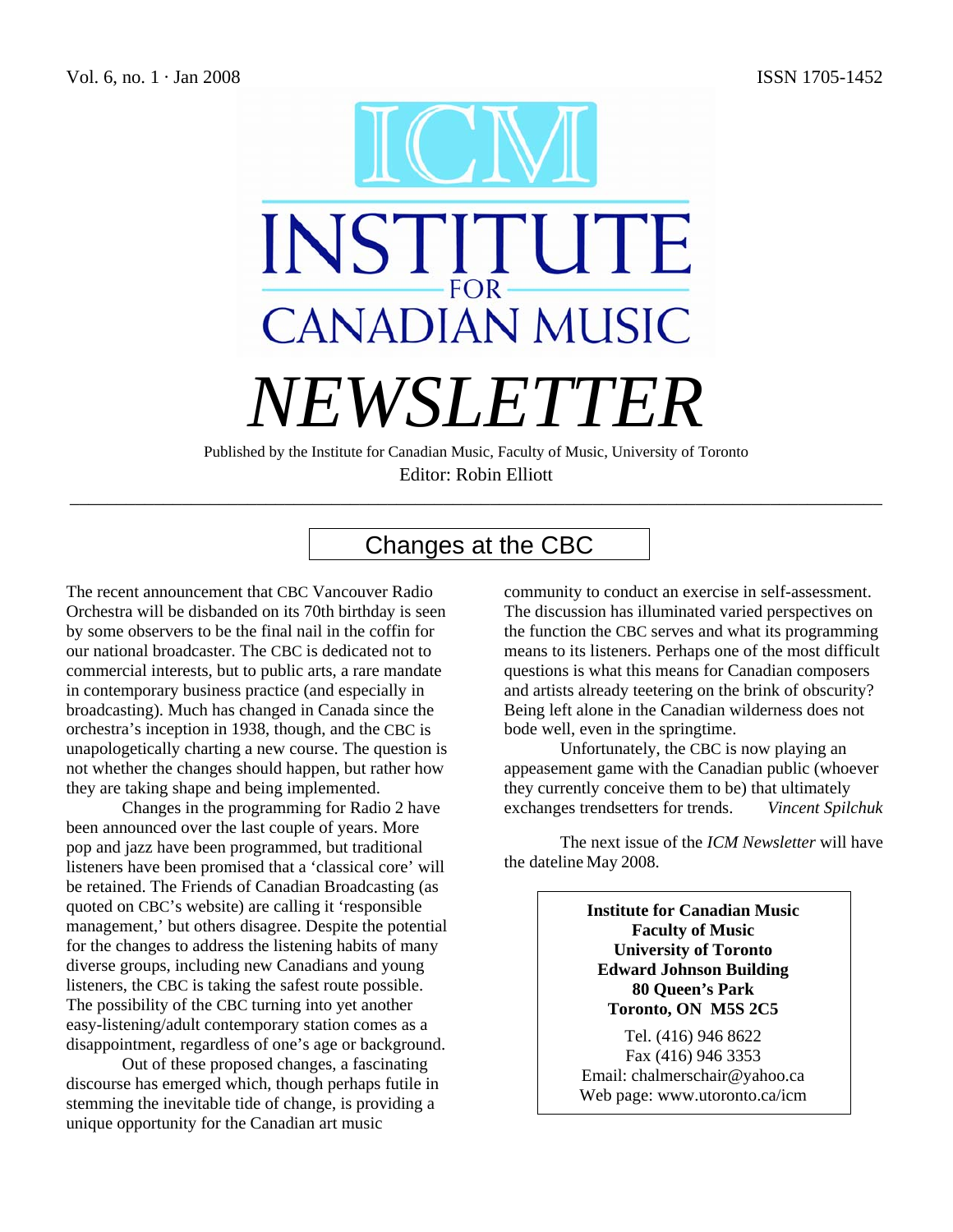# PERCY GRAINGER'S CANADIAN REPERTOIRE

Glen Carruthers Brandon University

 Prior to 1960, Canadian orchestral repertoire was rarely programmed except by Canadian conductors, such as Geoffrey Waddington (1904- 1966), Jean-Marie Beaudet (1908-1971) and Victor Feldbrill (b. 1924). Indeed, the situation today is much the same. Nonetheless, a handful of internationally renowned foreign conductors programmed Canadian music in the period 1913-1958. To this list, which includes the Frenchman Paul Paray (1886-1979), the German-born William Steinberg (1899-1978), and the English-born conductors Sir Adrian Boult (1889-1983) and Leopold Stokowski (1882-1977), may be added the Australian-born musician Percy Grainger (1882- 1961), who conducted the Toronto Philharmonic Orchestra in two Canadian works in 1946.

 Grainger was responsible for introducing the works of many composers to a wider audience. As Grainger himself explained in a letter to the music journalist and critic, D. C. Parker:

I think it might be said that I was the first to conduct any of the large works of Delius in America (I did, for the 1st time in America, 'The Song of the High Hills,' Piano Concerto, Cello Concerto, North Country Sketches), … the first to bring forward Arthur Fickenscher's marvelous 'The Seventh Quintet' ['The Seventh Realm' – ed.], the first to present Grieg's 'Norwegian Folksongs' Op. 66 & 'Peasant Dances' Op. 72 in many lands, the first to popularize the Canadian Negro composer N. Dett's 'Juba Dance,' & the American folkpieces of David Guion, the first to play Carpenter's Concertino for piano & orchestra (1916, Chicago), [and] the first to play Albeniz in several countries.<sup>[1](#page-1-0)</sup>

Grainger's admiration for the Canadian composer Nathaniel Dett, who was born in the same year as Grainger (1882) and died in 1943, is well documented in Grainger's own writings. It is evident that Grainger knew many of Dett's works, and he included two movements of *In the Bottoms Suite* – an excerpt from 'Prelude' (Night) and 'Juba Dance' – in his concert repertoire.

<span id="page-1-1"></span> Grainger was well aware of Dett's Canadian background at a time when Canadians themselves knew little of Dett or his music. A concert by Grainger with the Elgar Choir in Port Hope, Ontario, in 1916, opened with two choral compositions by Clarence Lucas (1866-1947), who was one of Canada's bestknown composers, followed by Grainger playing Bach-Busoni's Prelude and Fugue in D major, BWV532, and the Choir singing Dett's *Listen to the Lambs*.

 As Grainger explained in a letter to his mother, 'No one I had met seemed to know Dett was Canadian, & I felt stirred to do something for him, & focus attention on his composition, so during the Bach applause I held up my hand & said:

… Of course Clarence Lucas is famous throughout the whole English speaking world, but perhaps you do not all know that R. Nathaniel Dett is also a Canadian (cheers). I think he was born near Niagara Falls. $<sup>2</sup>$  $<sup>2</sup>$  $<sup>2</sup>$  He is a</sup> Negro, a great friend of mine, & a highly gifted musician and composer. He is head of ... music at Hampton Institute, Virginia, & he is doing magnificent work. It is lovely for me to have this opportunity of hearing these works here.'[3](#page-1-2)

This was, according to Grainger, the first time he had ever spoken to a concert audience, since at least at this stage in his career he 'had a horror of public speaking.' He was moved, however, by a 'passionate wish that Canadians should know [Dett was] born in Can[ada].' [4](#page-1-0)

 Grainger's little speech included the observation that '[A]s an Australian I am naturally particularly interested to hear the works of Canadian composers.'[5](#page-1-3) Although Dett's works were the only Canadian compositions featured in Grainger's recital repertoire, he did have occasion to conduct two Canadian works in Toronto in 1946.

 Prior to the concert of 21 May 1946, Grainger had appeared many times in Toronto, first in 1912, and most recently on 16 Nov. 1945 at a concert with the Toronto Symphony Orchestra led by the redoubtable Sir Ernest MacMillan. That concert, at Massey Hall, featured Grainger in the triple role of pianist, conductor and composer. He led the orchestra in his own 'English Waltz' and 'Norse Dirge' (both from *Youthful Suite*) with Sir Ernest playing the piano parts, and then

<span id="page-1-3"></span><span id="page-1-2"></span><span id="page-1-0"></span> $\overline{a}$ <sup>1</sup> Percy Grainger, 'To D. C. Parker,' 26 April 1933, letter 30 of *The All-Round Man: Selected Letters of Percy Grainger 1914-1961*, ed. Malcolm Gillies and David Pear (New York: Oxford University Press, 1994): 114.

 $2^{2}$  Dett was indeed born in Drummondville (now Niagara Falls), Ontario.

<sup>3</sup> Percy Grainger, 'To Rose Grainger,' 12 February 1916, letter 3 of Gillies and Pear: 19.

<sup>4</sup> Percy Grainger, 'To Nathaniel Dett,' 6 March 1925, letter 20 of Gillies and Pear: 74.

<sup>5</sup> Percy Grainger, 'To Rose Grainger,' 12 February 1916, letter 3 of Gillies and Pear: 19.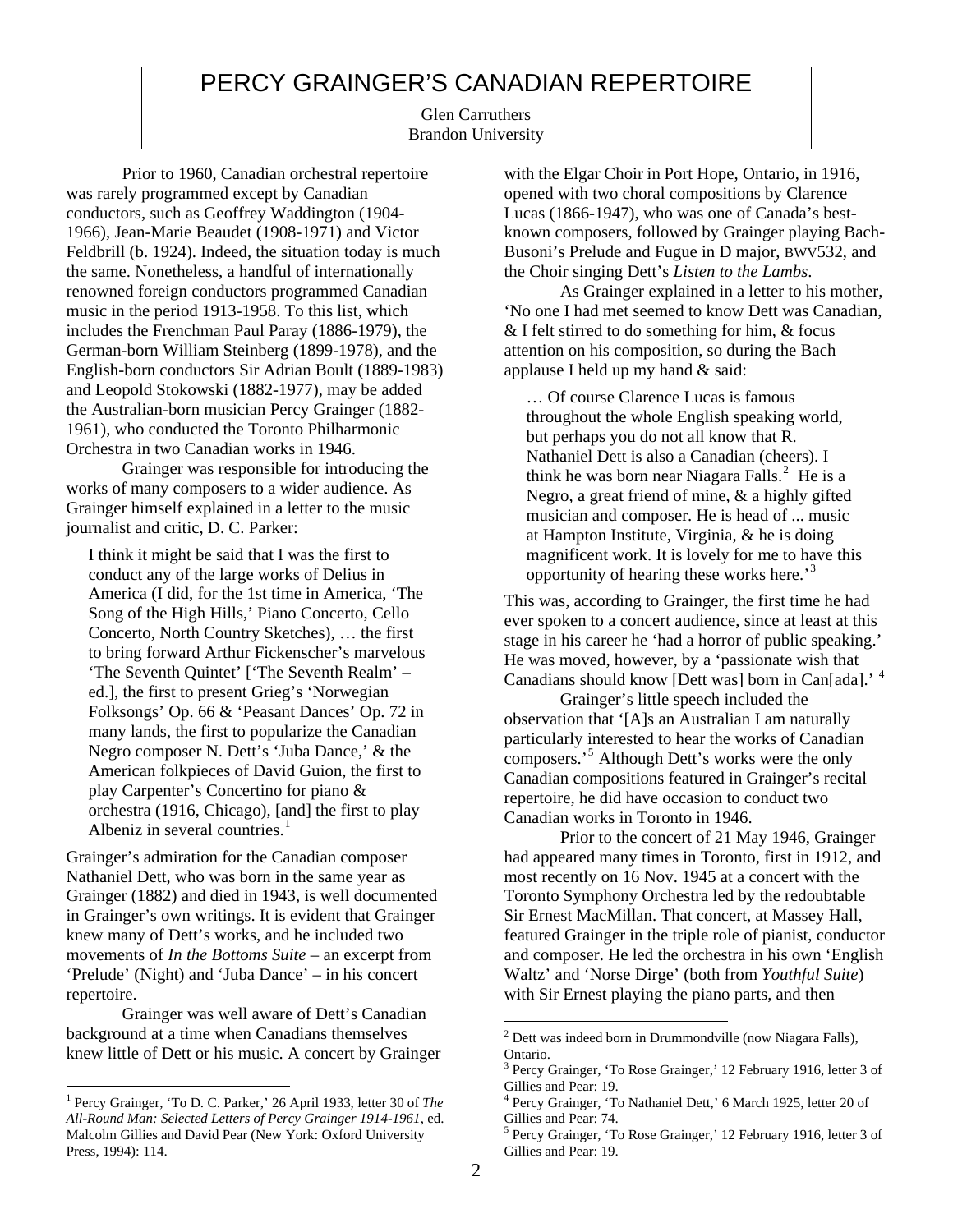Grainger and MacMillan traded places, the former playing the piano in *Handel in the Strand* and in Fauré's *Ballade* for piano and orchestra.<sup>6</sup>

 Shortly after the concert, which was a great success, Sir Ernest forwarded to Grainger a copy of *Saturday Night*, which contained a review by Hector Charlesworth.<sup>[7](#page-2-1)</sup> Grainger responded, conveying the happy news that he had been invited to reappear in Toronto the following month:

You gave me such a wonderful time in Toronto + were so kind in every way that I cannot thank you enough. As a result of all you did I have been asked to both play + conduct one of the Promenade concerts, on May 23 [the actual date was May  $21 - ed.$ ],  $+ I$  think I will give an 'all-English-speaking music' program, play Addinsell's Warsaw Concerto + Morton Gould's American Concertette, + conduct some 'English Gothic Music' (13th century to Bach) + the whole of my 'Youthful Suite' (of which 'Norse Dirge' + 'English Waltz' are the 3rd + 5th movements). $\frac{8}{3}$  $\frac{8}{3}$  $\frac{8}{3}$  I would much like to do a Canadian work. Can you recommend one to me? ... I would be so grateful if you could make a suggestion to me.<sup>[9](#page-2-3)</sup>

Three days later Sir Ernest wrote back:

Before your letter arrived I had already heard from Ernest Johnson who manages the 'Proms' and had recommended that you include in your program a Ballade for Viola and Orchestra by Godfrey Ridout, a young Toronto composer. It is about seven minutes in length and shows some influence of Delius and other composers but I

think you will like it. The principal viola for the 'Proms' this year is Stanley Solomin [the correct spelling is Solomon – ed.] – who was discharged last year from the army just too late to be engaged by us but who has been playing this season with an American Orchestra.<sup>[10](#page-2-4)</sup> He is an excellent violist and can be counted on to do the solo part justice. $11$ 

Grainger thought that Ridout's *Ballade* sounded 'like just the thing' and it was added to the program. $^{12}$ 

 The concert, presented at Varsity Arena before an audience of over 5000 (including Sir Ernest), comprised the works cited in Grainger's letter, with the addition of *Shepherd Fennel's Dance* by H. Balfour Gardiner (British, 1877-1950), *Britannia – A Joyful Overture* by Violet Archer (Canadian, b. 1913), and the aforementioned *Ballade* for viola and string orchestra by Godfrey Ridout (Canadian, 1918-1984). Paul Scherman conducted the Addinsell and Gould works while Grainger was at the piano, but Grainger conducted the remainder of the program.<sup>[13](#page-2-7)</sup>

 Both Archer's and Ridout's works had already received several performances. *Britannia – A Joyful Overture* (1941) had been broadcast, with Sir Adrian Boult conducting, on the BBC on 19 March 1942 and 'the work was later recorded and broadcast by the BBC to the armed forces in Europe.'[14](#page-2-3) Ridout's *Ballade* (1938) had been premiered in Toronto by the Melodic Strings conducted by Alexander Chuhaldin, with Cecil Figelski as soloist, on 20 May 1939 and subsequently 'had probably as many performances as any serious Canadian composition.'[15](#page-2-8) Nonetheless, that Grainger had programmed not one, but two Canadian works, and comparatively recent ones at that, was unusual.

<span id="page-2-4"></span><span id="page-2-0"></span> $\frac{1}{6}$  $6$  It is likely in conjunction with this concert that one of Canada's most important composers, Murray Adaskin, recounts the following anecdote:

<span id="page-2-5"></span>My brother John was sent by Sir Ernest MacMillan to pick Grainger up at the railway station, and bring him to the MacMillan home in Rosedale. When John met Grainger, he was carrying a rucksack as he emerged from the station. [He] threw it in John's car, and said I'll walk to the MacMillan's. John gave him the directions and (full of surprise) saw him off. When [Grainger] arrived at the MacMillan's, he was told his room was up a flight of stairs, which he ascended by jumping (or hopping) on one foot all the way up!

<span id="page-2-7"></span><span id="page-2-6"></span>Murray Adaskin, letter to the author, 7 Aug. 1995. Grainger had first stayed at the MacMillan's home in 1938. See Ezra Schabas, *Sir Ernest MacMillan: The Importance of Being Canadian* (Toronto: University of Toronto Press, 1994): 93.

<span id="page-2-2"></span><span id="page-2-1"></span><sup>7</sup> Hector Charlesworth, 'Percy Grainger, Gerhard Kander as soloists with the T.S.O.,' *Saturday Night* 61.12 (24 Nov. 1945): 44. 8 <sup>8</sup> The concert marked the first Canadian performance of the complete Youthful Suite.

<span id="page-2-8"></span><span id="page-2-3"></span><sup>&</sup>lt;sup>9</sup> Percy Grainger, letter to Sir Ernest MacMillan, 9 Apr. 1946, Sir Ernest MacMillan fonds, Music Section, Library and Archives Canada, Ottawa.

<sup>&</sup>lt;sup>10</sup> Solomon 'was briefly with the Baltimore, Columbia Music Festival, Columbia, and Toronto Philharmonic orchestras before joining the Toronto Symphony Orchestra in 1946.' 'Stanley Solomon,' *Encyclopedia of Music in Canada*, 1992 ed. 11 Sir Ernest MacMillan, letter to Percy Grainger, 12 Apr. 1946, Sir

Ernest MacMillan fonds, Music Section, Library and Archives Canada, Ottawa.

<sup>&</sup>lt;sup>12</sup> Percy Grainger, letter to Sir Ernest MacMillan, 15 Apr. 1946, Sir Ernest MacMillan fonds, Music Section, Library and Archives Canada, Ottawa.

<sup>13</sup> Archer's *Britannia – A Joyful Overture* should be added to the catalogue of works conducted by Grainger, published thirty years ago in *The Grainger [Society] Journal*; Ridout's *Ballade* is already listed. See John Bird, 'Percy Grainger's concert repertoire*,' The Grainger [Society] Journal* 1.2 (December 1978): 33-43. Archer's work is also not included in Elizabeth Wright, 'Percy Grainger's concert repertoire,' *The Grainger [Society] Journal* 2.1 (July 1979): 20-23, or in Malcolm Gillies, 'Further consideration of Grainger's concert repertoire,' *The Grainger [Society] Journal* 5.1 (December

<sup>1982): 26-29.&</sup>lt;br><sup>14</sup> 'Violet Archer,' *Encyclopedia of Music in Canada*, 1992 ed. <sup>15</sup> Allan Sangster, 'Grainger leads varied program at third Prom,' *The Globe and Mail* (Toronto, 22 May 1946): 4.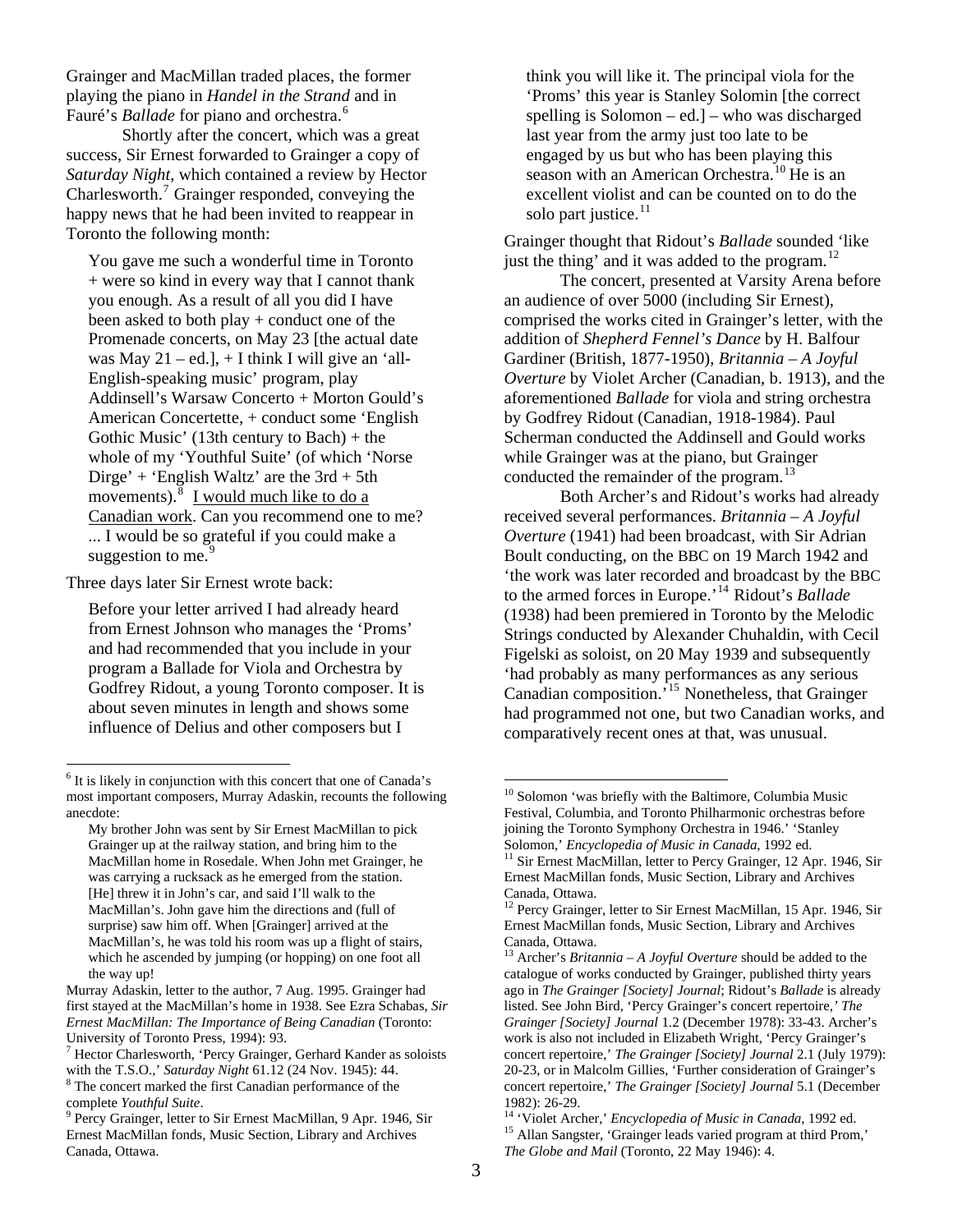The concert received extensive coverage in the local press and there appeared in *The Globe and Mail* of 22 May 1946 four photographs, including one of Violet Archer and Godfrey Ridout (both of whom attended rehearsals and the concert), another of Grainger displaying to members of the orchestra an enlarged, multi-coloured score which he had prepared for ease in conducting, and a third of Grainger and Stanley Solomon taken during the performance of Ridout's *Ballade*. The same issue of the paper published a review by Allan Sangster<sup>[16](#page-3-0)</sup> and an article on the Proms' 'thorny path to success.'<sup>[17](#page-3-1)</sup>

 Neither John H. Yocom, the critic for *Saturday Night* since Hector Charlesworth's death in December 1945, nor Sangster were impressed by Archer's work. The former noted that the piece was intended to embrace 'the light-hearted spirit of freedom, the sense of humor of the British people, and the bond of friendship between Canada and Britain,' but that 'an overture which tosses around the Rule Bri-tann-ia theme and a couple of French Canadian folk tunes in musical double talk hardly achieves the intention.<sup>'[18](#page-3-2)</sup> Sangster was also curt, commenting only that, 'joyful did not seem to be quite the exact adjective.<sup>'[19](#page-3-3)</sup>

 Rose MacDonald, writing in *The Evening Telegram* (Toronto), disagreed. She called the *Overture* a 'robustly merry little work' and opined that, 'One cannot help but listen to it with good humour.<sup>[20](#page-3-4)</sup> Augustus Brindle, in the *Toronto Daily Star*, reported that after the performance Archer was 'hailed to the spotlight by Grainger; [she is a] vivacious young brunette, previously unknown here.<sup>[21](#page-3-5)</sup> It is to Grainger's credit that he introduced Violet Archer and her music to Toronto audiences.

 All four Toronto critics at the concert – Yocom, Sangster, MacDonald and Brindle – thought highly of Ridout's *Ballade* and its soloist, Stanley Solomon. None does more than mention the fact that Grainger conducted, although, since they warmly praised the performance, it can be assumed that Grainger's conducting was more than adequate. Ridout, like Archer, was brought to the podium by Grainger to receive an ovation.

 Accordingly, to the list of illustrious conductors of the past who displayed at least a passing interest in

 $\overline{a}$ 

Canadian music, including Paul Paray (who premiered works by Rodolphe Mathieu in Paris in 1913 and 1918), Sir Adrian Boult (mentioned above, and who had also premiered a work by Barbara Pentland in London in 1945), Leopold Stokowski (who led an all-Canadian program at Carnegie Hall in 1953), and William Steinberg (who premiered a work by Oskar Morawetz in Philadelphia in 1956 and conducted Paul McIntyre's *Judith* in Vancouver in 1958), may be added the name of Percy Grainger. It should not be forgotten that Grainger's efforts on behalf of his colleagues included promoting the work not only of many British<sup>[22](#page-3-6)</sup>, American<sup>[23](#page-3-7)</sup> and Scandinavian<sup>[24](#page-3-8)</sup> composers, but also that of Canadians Violet Archer and Godfrey Ridout.

*Glen Carruthers is Professor of Musicology at Brandon University, where he served as the Dean of the School of Music from 1998 to 2008. He has given conference papers and guest lectures across Canada and the United States, and in Australia, England, France, Ireland, Malaysia, Serbia, Spain, Sweden, and Vietnam. His previous writings on Percy Grainger's activities in Canada include 'Percy Grainger and Louise McDowell' (The Grainger Journal, 1995), 'Percy Grainger in Winnipeg' (A Celebration of Canada's Arts, 1996), 'Percy Grainger Remembered – Alma Brock-Smith talks to Glen Carruthers' (Piano Journal, 2004), and 'Percy Grainger and the Schubert Choir of Brantford, Ontario' (Anacrusis, 2006).*



Godfrey Ridout, ca. 1950 *Source: T.S.O. News 3.9 (Oct. 1951): 15*

<span id="page-3-0"></span><sup>&</sup>lt;sup>16</sup> Allan Sangster, 'Grainger leads varied program at third Prom,' *The Globe and Mail* (Toronto, 22 May 1946): 4. <sup>17</sup> Eva-Lis Wuorio, 'Proms climb thorny path to success,' *The* 

<span id="page-3-6"></span><span id="page-3-1"></span>*Globe and Mail* (Toronto, 22 May 1946): 15.<br><sup>18</sup> John H. Yocom, 'Canadian composers, conductor and soloist

<span id="page-3-7"></span><span id="page-3-2"></span>match Grainger,' *Saturday Night* 61.39 (1 June 1946): 26.<br><sup>19</sup> Sangster (as n.16).

<span id="page-3-8"></span><span id="page-3-4"></span><span id="page-3-3"></span><sup>20</sup> Rose MacDonald, 'Percy Grainger charms house by folk music,' *The Evening Telegram* (Toronto, 22 May 1946): 37.<br><sup>21</sup> Augustus Brindle, 'Composers in person make Prom highlight,'

<span id="page-3-5"></span>*Toronto Daily Star* (22 May 1946): 21.

<sup>&</sup>lt;sup>22</sup> Frederick Delius, H. Balfour Gardiner, Cyril Scott, Roger Quilter et al.

<sup>&</sup>lt;sup>23</sup> John Alden Carpenter, Henry Cowell, Fannie Dillon, Arthur Fickenscher, David Guion, Daniel Gregory Mason, Lewis Slavit et al.

<sup>&</sup>lt;sup>24</sup> Edward Grieg (Norway), Selim Palmgren (Finland), Herman Sandby (Denmark) et al.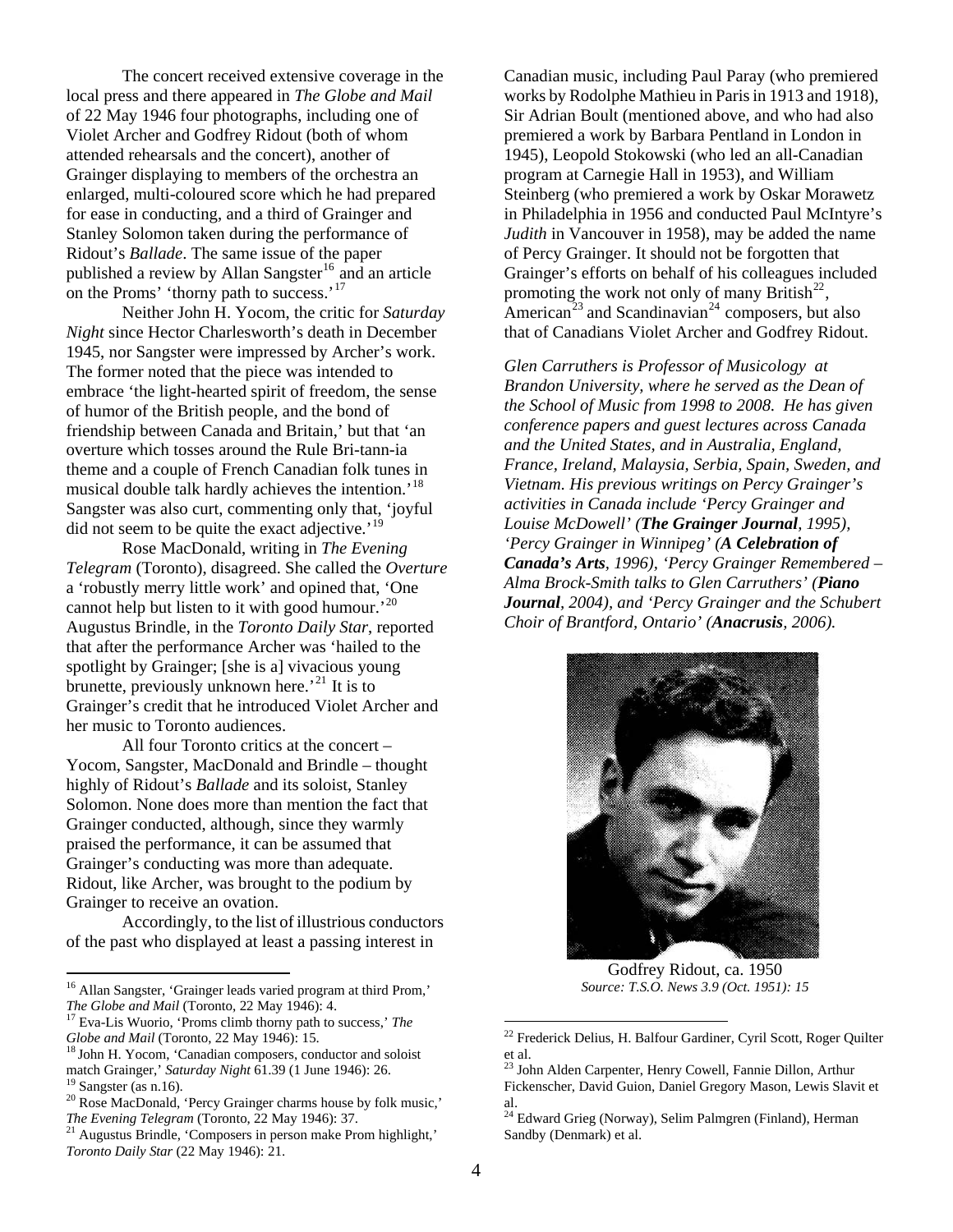### *snowSongs* by *vivienne spiteri*

*(please note that all styles & formatting in this article were intended by the author)* 

the story begins many moons past in a faraway land, when one who sailed from  $\ll$  the silver  $\llbracket \cdot \rrbracket^1$  $\llbracket \cdot \rrbracket^1$  to the white land, told tales of an ancient people of elemental existence. ramon pelinski, ethnomusicologist and musician, was speaking of the inuit<sup>[2](#page-4-1)</sup> of northern canada whose essential element, snow, goes by many names. $3$ at once life-line and death-trap, the inuit's ability to identify snows through naming could be for them, a matter of life and death.

i listened wide-eyed, fertile ears sprouting tendrils of song.

decades would pass before i would actually hear, see, feel and touch what i had never forgotten : that in northern canada at least, snow falls, blows, lingers and rests by different names, sounds, textures, colours, weights and forms. and it became possible because in 2002, the canada council for the arts launched a trial fund called *artists in the community collaboration*  fund<sup>[4](#page-4-3)</sup> that targeted the kind of work involved in such a project : the artistic collaboration between artist and members of a community. in my case the latter were to be older people – the elders – those who had once lived and experienced a life « on the land », a land whose myriad snowS i wanted to hear and capture, and though inextricably linked, my interest and priority in going north were these disappearing sounds rather than a disappearing ancient way of life. these sounds would be used to compose a 40-minute acousmatic work, one whose form, content and spatial architecture would unfold according to the dramatic, traditional – and

 $\overline{a}$ 

ancient – life cycle of the inuit people (*for me, music* – *besides other things* – *is drama. it has always seemed self-evident that the role of space (and what is fashionably known today as « spatialization » ) is fundamental and crucial to dramatic expression and to the shaping of a narrative, if and where there is one in an organic acoustic sculpture. where live instrumental music is concerned, space as a dramatic device can prove complicated, difficult and next-to impossible to control (indeed, here, space can become an enemy to music). the studio proves to be the perfect tool for circumventing such obstacles in order to attain an ideal.[5](#page-4-4) where electroacoustic undertakings are concerned, the space-as-dramatic-device problem seems, for the most part, non-existent*).

#### **preparations**

how did the project come to be? at the time, i knew next to nothing about northern canada. what i did know was that i was intrigued by the poetry of snow's having different names and therefore different voices. so i set out to learn everything i could about northern canada, its history, the inuit people's way of life, their art, their environment, traditions, beliefs etc., in particular during the period prior to their enforced settlement by the government (at the time i was barely aware of that « event »).<sup>[6](#page-4-5)</sup> i watched films, consulted documents books, reviews, magazines, pictures – at the libraries of *the canadian cultural centre* and *l'espace culturel inuit* (both in paris), attended lectures, exhibitions and expositions on the north, visited art galleries and museums that possessed any kind of northern collection, raided bookstores, contacted the *department of indian and northern affairs*, the *canadian embassy* in paris*, the canada council*, spoke to anyone whom i thought might be able to suggest source material and northern contacts, checked the internet regarding lists of names for snow in english, french, inuktitut, as well as information about the different northern communities (at that point, i still didn't know which northern community i would go to). i covered areas of

<span id="page-4-0"></span> $<sup>1</sup>$  argentina. the name argentina (from Latin argentum: silver) was</sup> first used extensively in the 1612 book historia del descubrimiento, población, y conquista del río de la plata (history of the discovery, population, and conquest of the río de la plata) by ruy díaz de guzmán, naming the territory tierra argentina (land of silver). traditionally, the british english name for the country is 'the argentine.'

<span id="page-4-1"></span> $2 \times \text{inuit} \rightarrow \text{is the plural of } \times \text{inuk} \rightarrow \text{which means } \times \text{person} \rightarrow \text{hence}$ « people »

<span id="page-4-4"></span><span id="page-4-2"></span><sup>&</sup>lt;sup>3</sup> there are different dialects in the north so words, spellings and pronounciation may change from place to place. in linguistics, inuit language regarding snow-naming is a contentious issue. for further discussion on this subject see : martin, laura (1986). 'eskimo words for snow: a case study in the genesis and decay of an anthropological example.' american anthropologist 88 (2), 418-23. pullum, geoffrey k. (1991). the great eskimo vocabulary hoax and other irreverent essays on the study of language. university of chicago press. spencer, andrew (1991). morphological theory. blackwell publishers inc, p. 38.

<span id="page-4-5"></span><span id="page-4-3"></span>today called « artists and community collaboration program »

 $<sup>5</sup>$  my 1998 solo double cd « the door in the wall... instrumentS</sup> d'illusion ? » is an excellent example of this; here, in recording and mix, i infused purely instrumental scores by brian cherney, rodney sharman and françois rose, with 6-channel spatial parameters – what  $i$  call « microphony » – as a dramatic device.

<sup>6</sup> a sensitive subject for all concerned that has left its mark all around. in the 1940s and 1950s, the international political situation sparked the canadian government to establish territorial sovereignty over the north. life for the inuit has never been the same since. <sup>4</sup>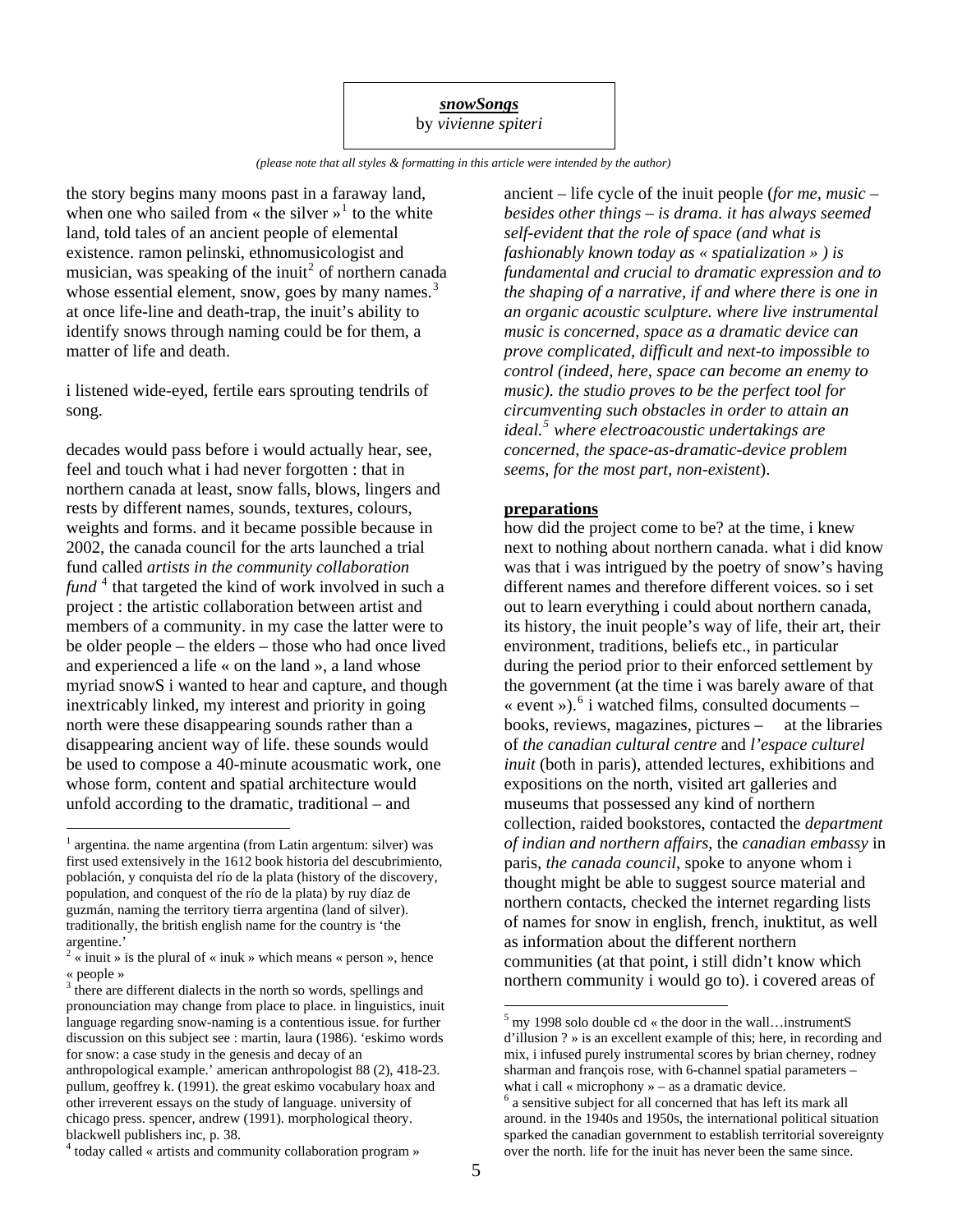exploration, science and scientific research, electromagnetism, environment, mythology, politics, geography, sculpture, music, visual arts, literature, language, astronomy, weather, nordic survival, architecture, animal migration, sewing, sound, and of course, snow. i became a sponge, absorbing information, until slowly the germ of an idea began to take shape and light, meaning and focus. as i progressed in my search, two things became clear: first, that central and essential to the project were the elders, people at least 50 years old. they were the key, the temples of experience, knowledge and memory of a way of life who would lead me to the snowS. without them the project couldn't exist. secondly, the questions of environmental deterioration came inevitably to the fore. not only were the sounds of snows fading because inuit people no longer lived a life that conjured them, but also because the elemental itself was in danger, subjected to processes of abuse and destruction.<sup>[7](#page-5-0)</sup> *snowSongs* then, would be a melancholy tribute to both, their swan song.<sup>[8](#page-5-1)</sup>

#### **collaboration**

 $\overline{a}$ 

one of the canada council's application requirements for this programme is a written confirmation by the collaborating partner of its participation in the project. my next step then, was to seek out my community. again, all i knew was that i wanted to go as far north as possible, in as cold a location as possible and/or somewhere in nunavut. i searched out and wrote to numerous northern government departments, organizations, elders societies, politicians. little interest overall. towards the middle of the last month preceding the application deadline, i came across a northern student web-site that had been set up as part of a school project in arviat.<sup>[9](#page-5-2)</sup> in it i read about the desire and determination of elders to pass down ancient knowledge to the young people of the town.<sup>[10](#page-5-3)</sup> the

nunavut department of education in that town was very active in sponsoring such projects that involved elders with youth. as i read on i became aware of another thread that would enrich and complete my collaborative tapestry : the youth of the town would be the receivers of what knowledge about snow sounds the elders would share with me. *snowSongs* now became a three-way collaboration, between elders, youth and artist. the artistic process was the medium through which ancient knowledge would pass down to youth. past and present would meet with a promise for a future.

within 24 hours, my letter explaining the project to the nunavut department of education in arviat, received a prompt, positive and enthusiastic response. students from the high school would participate and the department itself had in its employ a team of elders whose role it was to create written documents about inuit ancestry, life values and well-being, and to head up and inform student outdoor activities that sought to acquire traditional inuit knowledge. four of these elders – *rhoda karetak, donald uluadluak, mark kalluak* and *louis angalik* – were assigned to my project, and, since i didn't speak inuktitut, *nunia qanatsiaq*, language coordinator, also in the employ of the nunavut department of education, acted as our muchappreciated translator. *gord billard*, the drama teacher at the *qitikliq* secondary school, and back bone of the undertaking, elicited interest from students *jordan konek, patrick pingushat, albert napayok, darren eetak, evano aggark* and *veronica kidlapik*. we had our team. three months later the canada council lent its support and *snowSongs* was on its way.

# **equipment**

selection of stereo recording equipment was the next thing to consider, and after lots of reading and talking to people, i chose to do things simply, and to go with what i knew best, felt most comfortable with and have always found highly dependable (albeit only in normal temperatures!): digital audio tape. from montreal i rented two *tascam* portable dat machines (the second one as a backup), purchased an *audio technica* 824 stereo microphone (which turned out to be a huge disappointment), and took along my two *audio technica* 3031 mono mics for which i bought *rycote*  wind screens. but i had no experience in extremetemperature recording and i'd heard all kinds of horror stories about batteries freezing, running out of them, cables stiffening and breaking, condensation causing

<span id="page-5-0"></span> $<sup>7</sup>$  so altered was the already-unpredictable (but previously</sup> negotiated) northern environment in 2006 (i was there from midfebruary to mid-march 2006) that even some of the oldest and most experienced of elders, those who had lived on the land for a considerable length of time as adults before the « settlements », expressed reticience and fear about ever going back out onto the land. the intimacy and complicity between inuit life and the land, that had once been so essential for survival, was no more. my diptych « *anahata* » and « *snowSongs* » concern endangered

<span id="page-5-1"></span>elements (silence and snow respectively). 9 arviat (*« place of the bowhead whale »*), formerly *eskimo point*

<span id="page-5-2"></span><sup>(</sup>until 1 june 1989) is located on the western shore of hudson's bay, 61° 7" 0'n, 94° 3" 0'w, 280 km north of churchill, population just over 2000.

<span id="page-5-3"></span><sup>&</sup>lt;sup>10</sup> although the historical circumstances and consequences are entirely different, the general time-frame is the same (mid-20th century) and the desire parallel: as with survivors of war camps, the inuit elders embody experience and memory, and northern communities are taking measures to record and safeguard those

memories. with good reason: there are precious few remaining people who harbour them.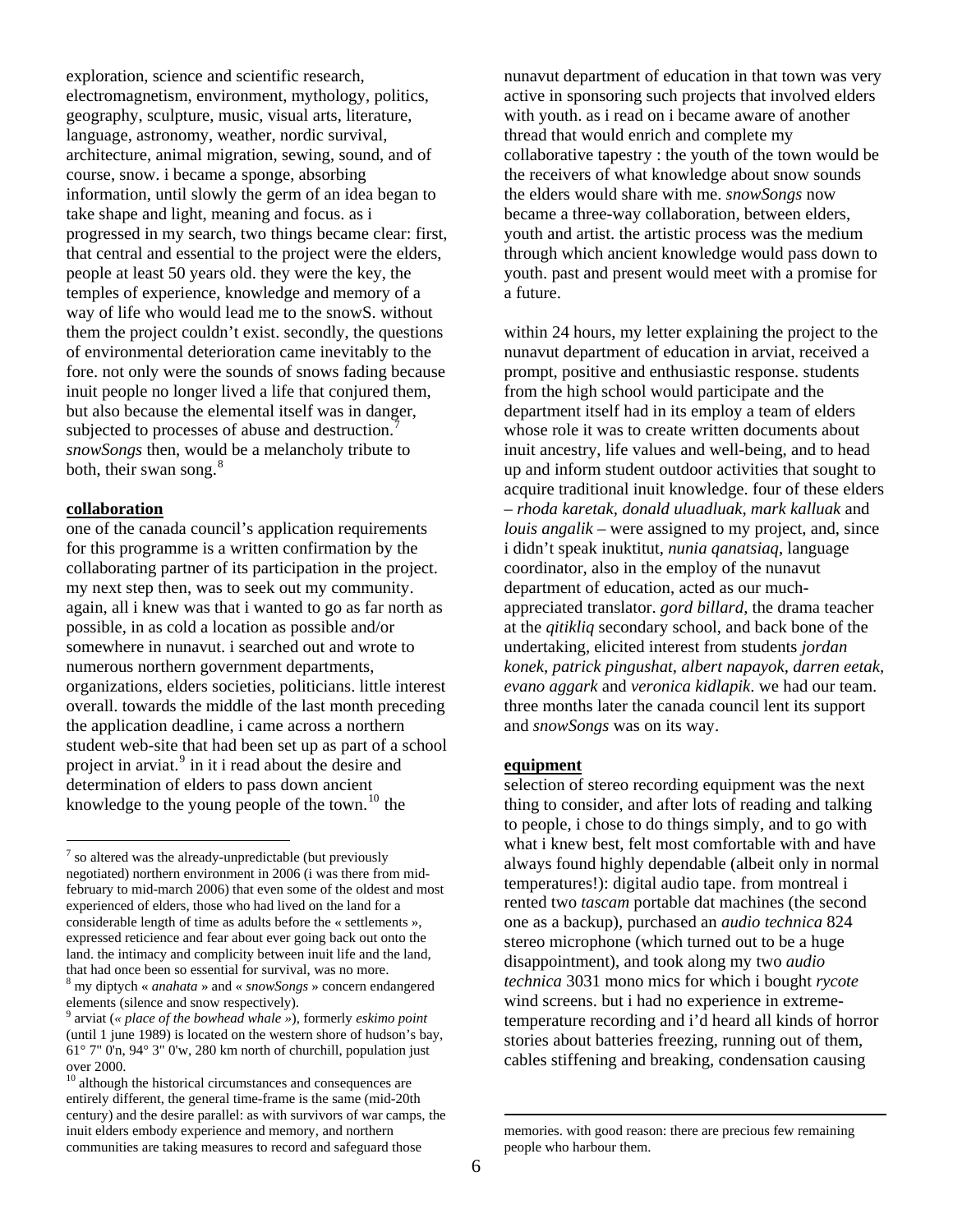machines to malfunction, and so on. for all these potential problems i received good advice: 1. take a drink cooler to put the dat machine into while you're out on the land. it's one additional insulation layer away from direct cold. 2. place dat machines inside seal-top plastic bags inside the cooler and put desiccant sacks inside the plastic bags. desiccant absorbs moisture and prevents condensation upon returning indoors. 3. put hot packs on the batteries before you go outside; these keep the batteries warm and working. 4. as an additional precaution, to avoid those sudden temperature changes that can cause equipment to crack and contract, do not take the equipment directly into a heated house from the cold, but let it sit in an unheated inside-outside porch for an hour or so before taking it into the heated indoors. 5. not much, if anything, can be done to prevent cables from stiffening in extreme temperatures. just be very careful not to bend them so that they don't break. 6. take a soldering iron and small tool kit in case cables do break and need repairing. 7. take extra cables. $^{11}$  $^{11}$  $^{11}$  i followed all this advice. during one month of recording in -40° to -20°C temperatures, nothing ever malfunctioned, broke, cracked, condensed or froze, and the soldering iron remained unused. the key is to keep equipment as consistently warm and dry as possible. i also went over-equipped and weighed-down with extra dat tapes, batteries, cables, hot packs and desiccant. it was worth it: were anything to have gone wrong, replacements would have been unavailable up north.

#### **the project**

 $\overline{a}$ 

how was the project to unfold with so many different words for the different snows? how would the students participate so that they weren't just passive onlookers? and what about the snow, in what contexts would we hear it?

<span id="page-6-2"></span><span id="page-6-1"></span>during the months of study leading up to the canada council application, i had learnt about the cycles of inuit life, the roles different people played within communities, the importance of children as bearers of continuity and of the future, the impact of a complex mythology, the inuit's relationship to, dependence on and use of animals, the passing of time, and the joys and dangers of daily survival. this wealth of inuit experience implied that sounds other than snow sounds would be relevant to the project. also, because of this, elders other than those from the department of education would have to be found to demonstrate the non-snow activities. the students helped in locating

them.<sup>[12](#page-6-1)</sup> i realized too that the best way to get a comprehensive picture of all the sounds associated with the different snow names would be by reliving the inuit's life experience of them. in fact, reliving the inuit life cycle would give us everything: snow and nonsnow sounds of living, including sounds connected to mythology and shamanism (which interested me very much). $13$ 

in my correspondence with the department of education, i had requested and suggested that the process be filmed, and so, under the supervision and sometimes example of cameraman michael angalik, the students shared in the filming. as for recording, the second dat machine originally intended as a back-up, came in handy for the students to try their hand at sound recording (although the recorded sound utilised in the acousmatic work comes solely from my recordings). in addition, the students performed tasks with snow that proved physically too difficult for the elders, so that in the end, the students had lots to do: film, record, locate and contact elders and perform snow tasks, and through this, learn by experience in an enriching and active way.

the unfolding of the inuit life cycle that was to guide the progress of the project had been established before i left for the north and would perhaps need some modification once i got there, depending on the availability of people, time and materials, and on the cooperation of the weather. i figured out the form of the acousmatic piece first and from that, worked backwards by tracing it onto the organization of the activities that would follow the narrative of the piece, so-to-speak. the unfolding began with myths: the creation myth, the myth of light and darkness involving the raven and the fox, that of the appearance of two male humans through *two clumps of earth*, and the transformation of one of them, through the power of

 $12$  all elders and contributors – other than those employed by the department of education – were remunerated through the budget of the canada council grant.

 $13$  the inuit were converted to christianity by european missionaries (who also invented the written inuktitut syllabary), and unfortunately, my mention of shamanism resulted either in giggles or in a hushed refusal to speak of it. the subject has become moreor-less taboo. sonic references to shamanism in the acousmatic piece *snowSongs* are the result of imaginary musings based on films and readings about inuit mythology and shamanism in general, most notably mircea eliade's *shamanism – archaic techniques of ecstacy.* in 2006*, igloolik isuma productions* released a film that touches on the subject of shamanism called *the journals of knut rasmussen,* which, following a first screening in igloolik on march 12, 2006, opened *the toronto international film festival* on september 7, 2006. more indepth consideration of this subject can be found in john houston's and peter d'entremont's documentary films *arctic trilogy.* 

<span id="page-6-0"></span> $11$  thanks to doug quinn and john houston for sound advice.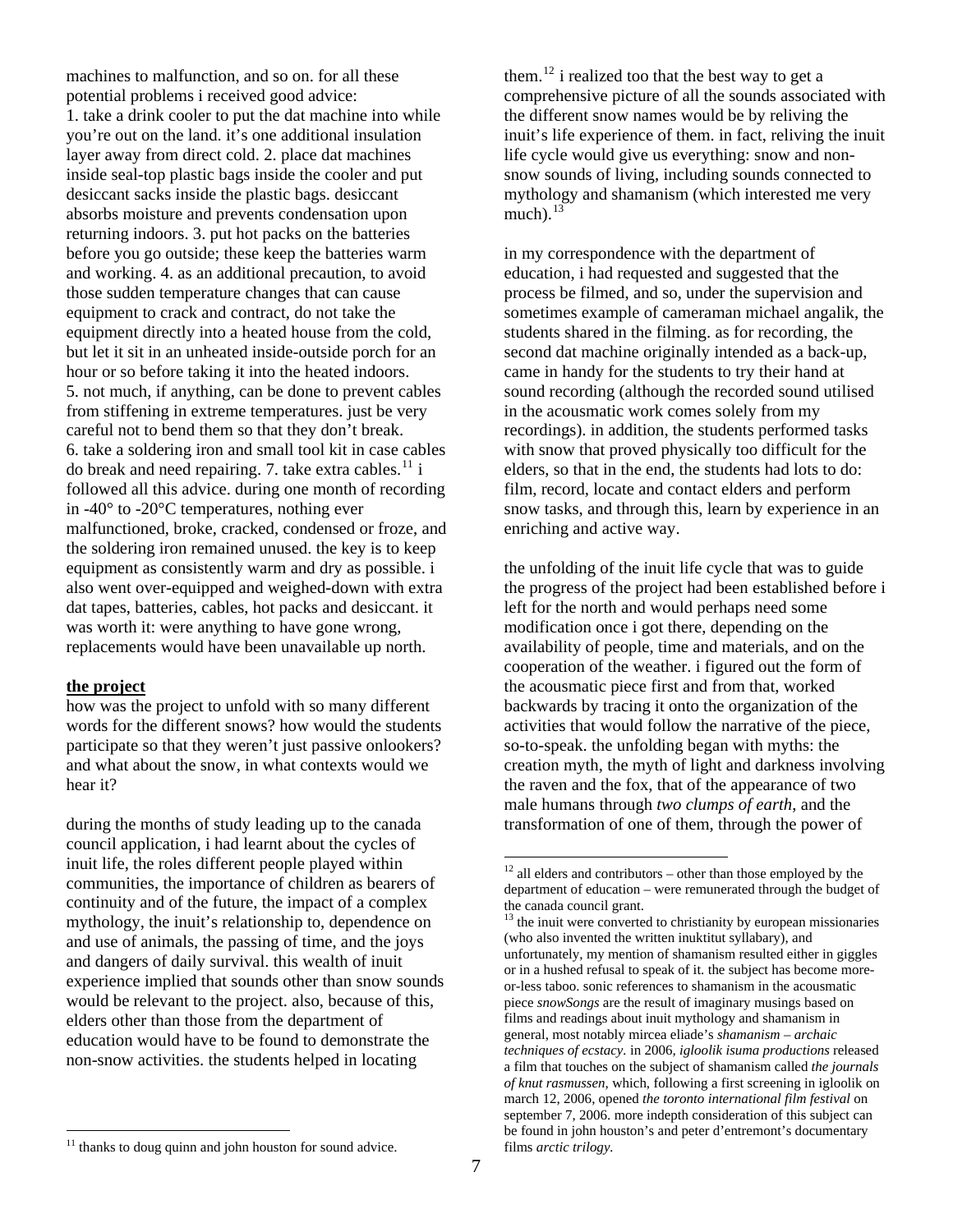thought, into a female and thus, procreation, followed by the violent myth of the sun and the moon. sonic imaginings of these myths were enacted – as they would be on a professional film set, but where for us, sound was the protagonist – and recorded from different perspectives (for instance, from inside and outside an igloo), after which we pursued practical lifeon-the-land sounds such as searching for a snow ideal for igloo building *(illusaq),* testing it with a *sounder* for depth and consistency, and with a *pana* (a snow knife) cutting it out into blocks *(auviq)* and building (part of) an *iglu*. we then searched for a different kind of snow good for the patching up of spaces between the igloo blocks (we gathered this and did the patching). ice cutting and chipping took us to yet another location where an ice window was carved out of the ground ice, removed and installed into the snow-house. elsewhere, fresh water ice pieces for the purposes of melting and cooking (for tea or boiled food) were also chipped out. the elders in our team wore seal-skin boots (*qamiks* ) and the variation in the sound of their walking on the different snows intrigued us all. modern snow boots make such a racket just in the touching of the snow at the placement of the foot that any discreet sonic result is obliterated. we recorded the sound of putting on the caribou coats, and the sound of this fur brushing against the snow. life-on-the-land sounds also included the traditional work of women: a *qulliq* (a stone horizontal lamp used to cook food, to heat and light the igloo, and to dry clothes) being filled with oil (traditionally seal blubber), having the moss that was to hold the flame arranged therein (moss which we'd gone to gather another time – far out on the open land on a bitterly cold and blistering windy day – and which pierced through the low snow drifts of that particular place), and being lit; also: scraping and cleaning skins with an *ulu* (a ¼-moon shaped knife), and sewing them. for this we recorded the rhythmic and hypnotic sounds of *rhoda karetak* sewing caribou skin, albeit without the authentic ancient bone needles and sinew thread, which are no longer available. at the elder's centre, sounds of cutting raw meat with an *ulu* and then the chewing of it were recorded. passing time was represented by sounds of carving antler into an *ayagaq,*  object of play, and the playing with it, by drum dancing and singing (both throat singing and  $ay\text{-}ya\text{-}ya$  songs<sup>[14](#page-7-0)</sup>),

 $\overline{a}$ 

 $\overline{a}$ 

by the *buzz game*, by the later acquisition of the *jew's harp* , and by the almost inaudible sounds of string games. back outdoors, good travelling snow was identified and dog sleds were set up and directed over the terrain where the sounds of the sled-rails scraping against this hardened frozen lake snow were captured. danger was flirted with as we approached a thinning ice the further we went. we left the sleds and with harpoon-like tools prodded the ice as we tested – aurally, visually and by touch – for a solidity that would support our weight. eventually the liquid was encountered and as i stretched the microphone pole forward one of the men went ahead balancing himself, as gracefully and confidently as a circus artist, on a dislodged piece of floating ice from which he dunked a caribou skin into the water, there to stay overnight. on another day, on another lake – *tingmiasiuvik* lake, 10 miles north of arviat, to which we travelled by earsplitting metal-cavitied *bombardier*, a snow-terrain vehicle of the 1950s and 1960s used by the canadian government – an ice hole (for fishing) 5 to 6 feet deep was chiselled down until the lake water spouted up. small pieces of floating chipped ice were removed with a metal spade – the excess water gently dripping off the spade back into the water hole – and thrown aside. once the water in the hole was clear and cleared, a thread tied to a wooden handle-like object was lowered for jigging. and then there are the winds, as diverse in direction as they are in force, texture, violence, voice and effect on snow forms and human skin. one thing that eluded us was the scurrying activity of lemmings in their under-ice network of tunnels. these then are just a few examples of snow sounds involved in the project which nevertheless, did not unfold without some disappointments: one was the absence of the much sought-after *bow drill,* and another, our inability

<span id="page-7-0"></span><sup>&</sup>lt;sup>14</sup> the throat singing i was interested in was not so much that which we have become rather accustomed to hearing (almost to the point of cliché), but that which was sung into a large pot, creating an eerie resonant halo around the sound. the students located « super granny » for this, an older elder and the last surviving member of the ihalmiut tribe\* that eventually had been relocated to arviat in 1957 by the royal canadian mounted police when they were found to have been dying of starvation, which, according to some, was a cyclic phenomenon, and to others, became so, only consequent to the arrival of europeans in the north (\*ihalmiut [ahiarmiut], a

caribou inuit band who had originally lived in the ennadai lake area. in 1949, the ihalmiut were relocated by the government of canada to nueltin lake. however, hunting was poor at nueltin and over time the people returned to ennadai. in 1957, the government again moved the ihalmiut, now numbering 59 people, to the henik lake area, 45 miles from padlei, the closest trading post. the henik group split in two early on. their lot was often dramatic and tragic, as in the famous case of kikkik, a mother of 5 children – all suffering from starvation – who was criminally charged by the canadian legal system. eventually judge john sissons dismissed all charges against her (see mowat, harley eber, karetak). one inuk man admitted to me that perhaps the two single « advantages » to the inuit's « induction » into canada was the health care system\*\*, and not having to face starvation again. (\*\*in cases where people from the north become seriously ill, they are transported south by air to the nearest hospital. this is called « med-evac » and because of the high cost of flying to and from the north, it is for some, the only time they go/will ever go south. in the fifties and sixties, this going south – depending on the seriousness of the malady and the time spent away from home – would provide the ailing person with a total exposure to the english language; elders who speak fluent english today are those who have had this experience).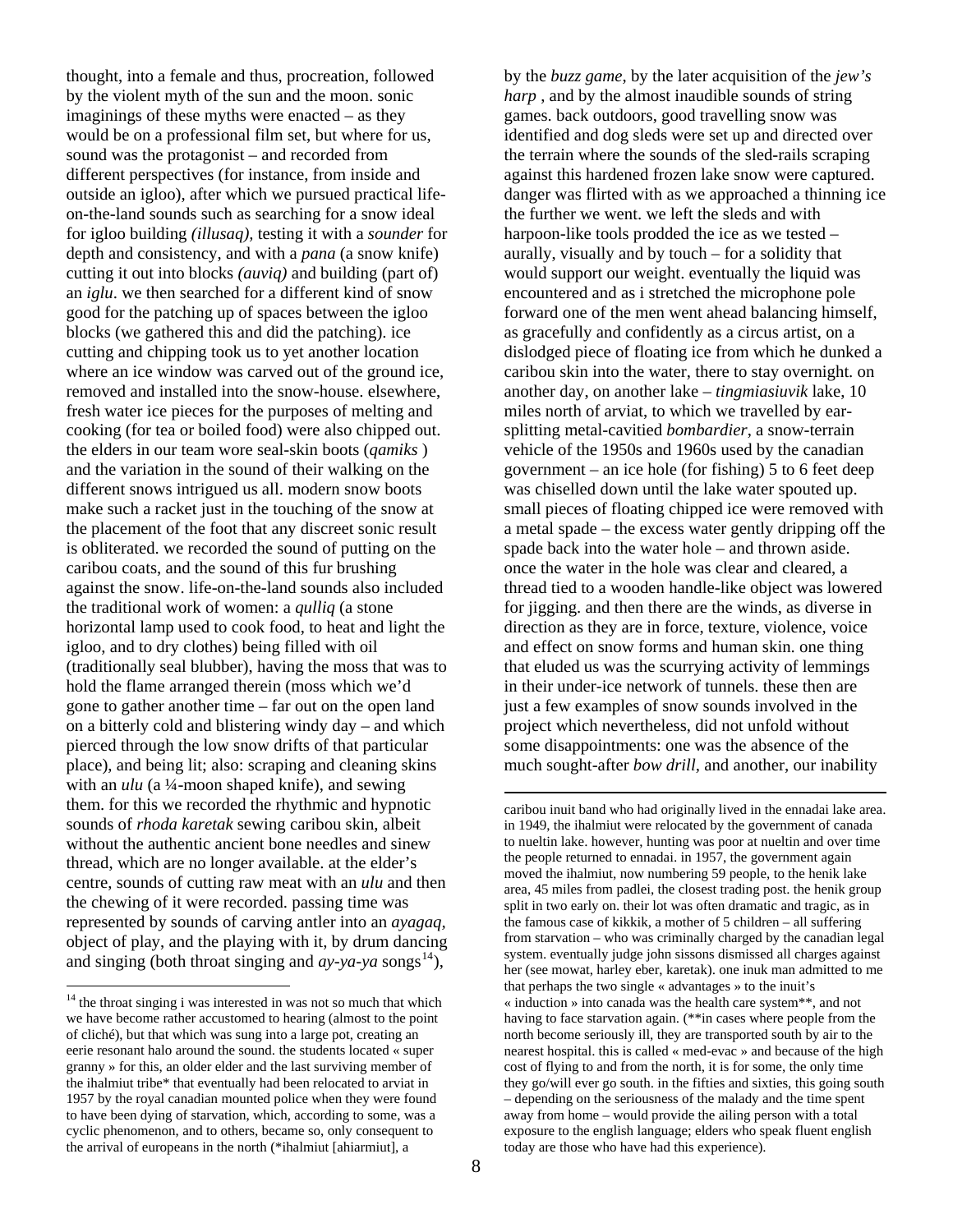to make, even on a small scale, a traditional sled with runners made out of frozen fish, meat and peat moss, and cross bars made out of antler and bone.<sup>[15](#page-8-0)</sup>

### **into the present**

 $\overline{a}$ 

the narrative needed to come unstuck from ancient time. it needed to reflect the (inevitable?) evolution of ancient traditions into the present. and inuit life *has*  evolved, for better or worse, into a relatively as-yetyoung present with all the contemporary (and noisy) sounds of « *civilization* » that this entails. the erosion – a relatively abrupt and brutal one, which for inuit, still cuts to the quick – of the traditional ways, and the disruption of the natural balance and order of things, turned out to be, for my purposes, artistic convenients towards an enrichment of the sound palette.

and what is this present? fewer dog sleds, for one.<sup>[16](#page-8-1)</sup> four-wheel drives and skidoos that transport people to and from school, shops, the community centre, the elders' centre and neighbours' homes, creating each one, their own rush hour bedlam (and this in a town whose distance between the two furthest points is a twenty-minute walk). $^{17}$  $^{17}$  $^{17}$  skidoos also transport hunters out on the land, often resulting in mechanical breakdown which sometimes – coupled with the general lack of survival knowledge especially among the young<sup>[18](#page-8-3)</sup> – results in loss of life. small and large airplanes – oppressive as airplanes are – carry the sick south and the healthy all about. electricity, electric sculpting tools, satellite dishes, antennae, radio and the omnipresent television-set, abound, producing sound. everywhere sound. if it weren't for the absence of asphalt linking the north to the rest of the planet, the north would be a place without distinction. in arviat,

<span id="page-8-1"></span><sup>16</sup> inuit today tell of their dogs having been slaughtered by the rcmp (who still supply a presence in arviat) at the time of the settlements

<span id="page-8-2"></span>it is perplexing to me that people whose lives had been surrounded by and immersed in the unobtrusive sounds of the forces of nature, and whose hearing apparatus was so refined as to be able to hear the minutest of sounds so necessary for survival, do not seem to suffer from the noise of « civilization ».

one immense and two smaller supermarkets, that carry everything from chocolate bars to skidoos and building material, contribute loud local radio broadcasts while you shop,<sup>[19](#page-8-4)</sup> and the same cash register beeps, clicks and rings as any other down south. indoors, homes are white-washed with the hum of furnaces  $^{20}$  $^{20}$  $^{20}$  and fridges, toilet flushings, electrical appliances, more radio and wallpaper tv. sculptors carve with shrill electric tools, and thermometers and radio weather reports replace the stepping out to sense and feel the weather silently. outside, the majestic winds still howl, but their message is no longer identified or searched out by the housed inuit. the furies must strain against the roar of oil delivery trucks, the rumble of snow plows and of course, the irascible growling skidoos.

if i were to describe today's north sonically, i don't think i'd be far off the mark in saying that it is blaring white.

# *acknowledgements :*

## **the « south » :**

ramon pelinski, john houston, doug quinn, paul dolden, tim brady, frederic laugrand & louis-jacques dorais (laval university, department of anthropology)

#### **nunavut (the « north ») :**

*department of education* : shirley tagalik, sue ball, michael angalik, eric anoee jr., donald mearns, nunia qanatsiaq and *elders* : donald uluadluak, mark kalluak, louis angalik, rhoda karetak

*qitikliq secondary school* : gord billard, billy ukutak. *students* : jordan konek, patrick pingushat, albert napayok, darren eetak, evano aggark, veronica kidlapik

*other elders and contributors* : super granny, mary akjar, helen and james konek, richard tutsweetok (string games), lucien kabvitok (sculptor), jimmy muckpaw, guy and emma angalik, mary anowtalik and son david (elder's centre), nick arnalukjuak *(visitors' centre*), mick mallon (*inuktitut teacher*)

**financial support and human resources** : *the canada council for the arts. nunavut department of education.* 



#### **Canada Council Conseil des Arts** du Canada for the Arts



<span id="page-8-0"></span><sup>&</sup>lt;sup>15</sup> the bow-drill was a tool used to pierce holes, and sometimes as a fire-starter. it was small and needed the mouth to hold the vertical drill, one hand to bow the vertical drill and the other to hold the object to be pierced. later, thanks to nick arnalukjuak who let me in to the normally winter-shut visitor's centre, i was able to locate remnants of one, use it and record it. we also played and recorded a modern and richer-sounding-though-artificial-skin drum. as for the sled, the person who had begun construction of it for our project was called away in the early stages, and we were unable to complete the expert-demanding task.

<span id="page-8-5"></span><span id="page-8-4"></span><span id="page-8-3"></span><sup>&</sup>lt;sup>18</sup> attempts to correct this deficiency and to reclaim inuit survival knowledge are being made. courses in northern survival are given at the qitikliq secondary school and taught by the knowledgeable and experienced billy ukutak. today, many hunters (those who can afford it) also depend on their *global positioning system* gadget (gps).

<sup>&</sup>lt;sup>19</sup> in fairness, local radio is a community life line  $^{20}$  these are located on the ground floor of the house, in a side or back room, since homes in the north have no basements. this is due to the permafrost layer that exists beneath the surface of the land, but which, also, due to climate changes, is slowly beginning to melt, emitting, besides other toxic gases, methane.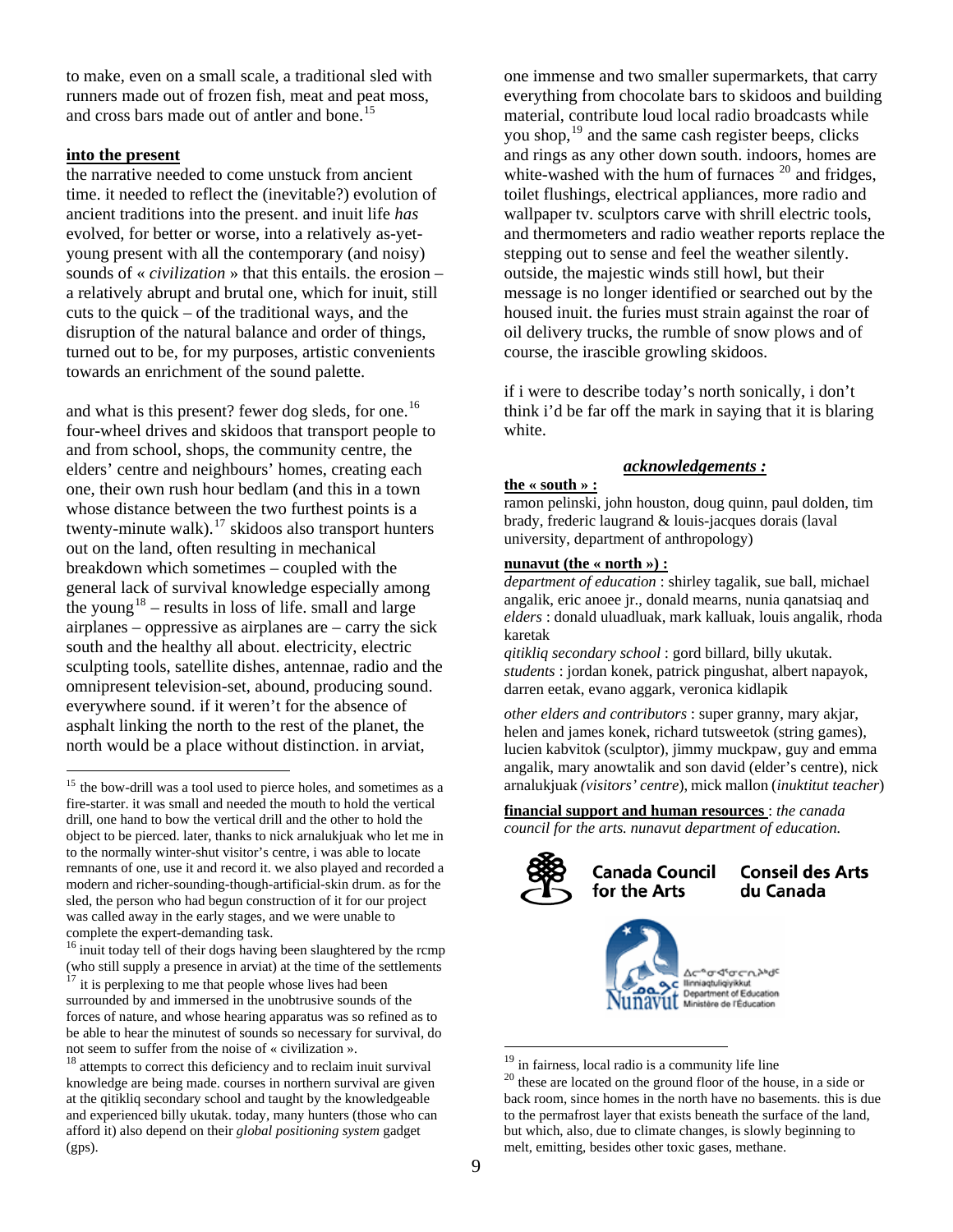#### **bibliography :**

 $\overline{a}$ 

eliade, mircea. (1964) : *shamanism – archaic techniques of ecstacy*. princeton university press. princeton (originally published in french as : *le chamanisme et les techniques archaïques de l'extase)* 

fiala, anthony. (1907) : « fighting the polar ice »*.* in *bulletin of the american geographical society*, vol. 39, no. 1. american geographical society.

harley eber, dorothy. (1997) : *images of justice: a legal history of the northwest territories as traced through the yellowknife courthouse collection of inuit sculpture*. mcgill-queen's native and northern series. canada.

- houston, john & d'entremont, peter. (2000-2006) : *arctic trilogy. triad films.* <http://www.houston-north-gallery.ns.ca/film.htm>
- *imaginaires du grand nord.* (2003) : collection « chemins d'étoiles ». transboréal, paris.
- jenness, diamond. (1928) : *people of the twilight.* university of chicago press (1959)
- karetak, elisapie, kreelak, martin & gjerstad, ole. (2002 ) : *kikkik, e1-472* (film). inuit broadcasting corporation, ottawa.

laugrand, frédérique, oosten, j (ed.). (2001) : « travelling and surviving on our land ». *inuit perspectives on the 20th century*, vol. 2, iqaluit : nunavut arctic college.

- *les inuit de l'acrtique canadien*. (2003) : collection « voix de la francophonie ». cidef-afi, université laval.
- macdonald, john. (1998, 2000) : *the arctic sky*. royal ontario museum and the nunavut research institute.
- mowat, farley. (1959) : *the desperate people*. seal books / mcclelland and stewart limited, toronto*.*
- *netsilik eskimo series* (films) (1967) : education development centre inc. of newton, massachussets, in association with the national film board of canada.
- *paroles inouis : contes inuit.* (2004) : collection « la grande oreille ». presses universitaires de france, paris.
- saladin-d'anglure, bernard. (1990) : « frère-lune (taqqiq), sœur-soleil (siqiniq) » in *études / inuit studies*, volume 14 no. 1-2.
- *soundscapes, dreamscapes.* (2002) : inuit circumpolar conference. royal ontario museum, toronto and nunavut research institute, nunavut.
- wiebe, rudy. (1989, 2004) : *playing dead. a contemplation concerning the arctic*. NeWest press, edmonton.
- wilkinson, paul (chairman). (1984) : *sikumiut: the people who use the sea ice.* : canadian arctic resources committee.

**vivienne spiteri** *is an independent musician, instrumental and recording artist of music of our time at the harpsichord. she also composes electroacoustic music, and writes about music and sound. her web site is: [http://www.isidorart.qc.ca](http://www.isidorart.qc.ca/)*

**see pp. 15-16 for images related to this article** 

Review

Gillian Mitchell. *The North American Folk Music Revival: Nation and Identity in the United States and Canada, 1945-1980*. Burlington, VT: Ashgate, 2007. 222 pp. ISBN-10: 0-7546-5756-6. \$89.95 (cloth).

Despite the popularity and iconic status of musicians such as Joni Mitchell, Neil Young, Gordon Lightfoot, Ian and Sylvia, Bruce Cockburn and Murray McLauchlan, surprisingly little has been written by scholars about the folk music revival in Canada.<sup>[1](#page-9-0)</sup> Gillian Mitchell's recent book, a chronological history of the folk revival in both the USA and Canada, helps to fill this void. Although it is bi-national in scope, because a significant amount of scholarship on the US context of the revival already exists, $2$  this book will be particularly welcome to those interested in how the revival played out in Canada, and the following review is written with that interest in mind. Nonetheless, it should be noted that Mitchell's bi-national approach and her special attention to themes of national identity are new contributions to existing revival scholarship, as is her perspective as a cultural historian rather than a musicologist or music critic.

A broad historical scope and rich cultural contextualization are hallmarks of Mitchell's study from the outset. In the first chapter, 'Defining the People's Songs,' she situates the folk music revival of the 1950s and 1960s as one episode in a long history of interest in folklore and folk music in North America. Beginning in the mid-nineteenth century, she chronicles a wide variety of folk-related activity of roughly a hundred-year period with surprising clarity. She includes the work and perspectives of influential folksong collectors (eg. Child, the Lomaxes, the Seegers, Creighton, Barbeau); ground-breaking initiatives which popularized folklore and ethnic pluralism (eg. the Federal Writers' Project and the Canadian Pacific Railway concerts); and the radicalization of folk repertoire by left-wing movements (eg. the Popular Front, People's Songs Incorporated and various secular Jewish organizations).

<span id="page-9-0"></span><sup>1</sup> Nicholas Jennings' popular history of the Yorkville scene, *Before the Goldrush: Peace, Love and the Dawn of the Canadian Sound* (Toronto: Penguin Books Canada, 1998), describes the people, events and atmosphere of this era but provides little critical commentary. Robert Wright's article '"Dream, comfort, memory, despair": Canadian popular musicians and the dilemma of nationalism, 1968-1972' in Beverley Diamond and Robert Witmer, eds., *Canadian Music: Issues of Hegemony and Identity* (Toronto: Canadian Scholars Press, 1994): 283-301 offers a fascinating scholarly analysis of stylistic and national themes in this revival but is limited in scope.

<span id="page-9-1"></span><sup>2</sup> See for example, Neil Rosenberg, ed., *Transforming Tradition: Folk Music Revivals Examined* (Chicago: University of Illinois Press, 1993); Robert Cantwell, *When We Were Good: Class and Culture in the Folk Revival* (Cambridge, MA: Harvard University Press, 1996); Benjamin Feline, *Romancing the Folk: Public Memory and American Roots Music* (Chapel Hill: University of North Carolina Press, 2000); and Ronald D. Cohen, *Rainbow Quest: The Folk Revival and American Society* (Boston: Massachusetts University Press, 2002).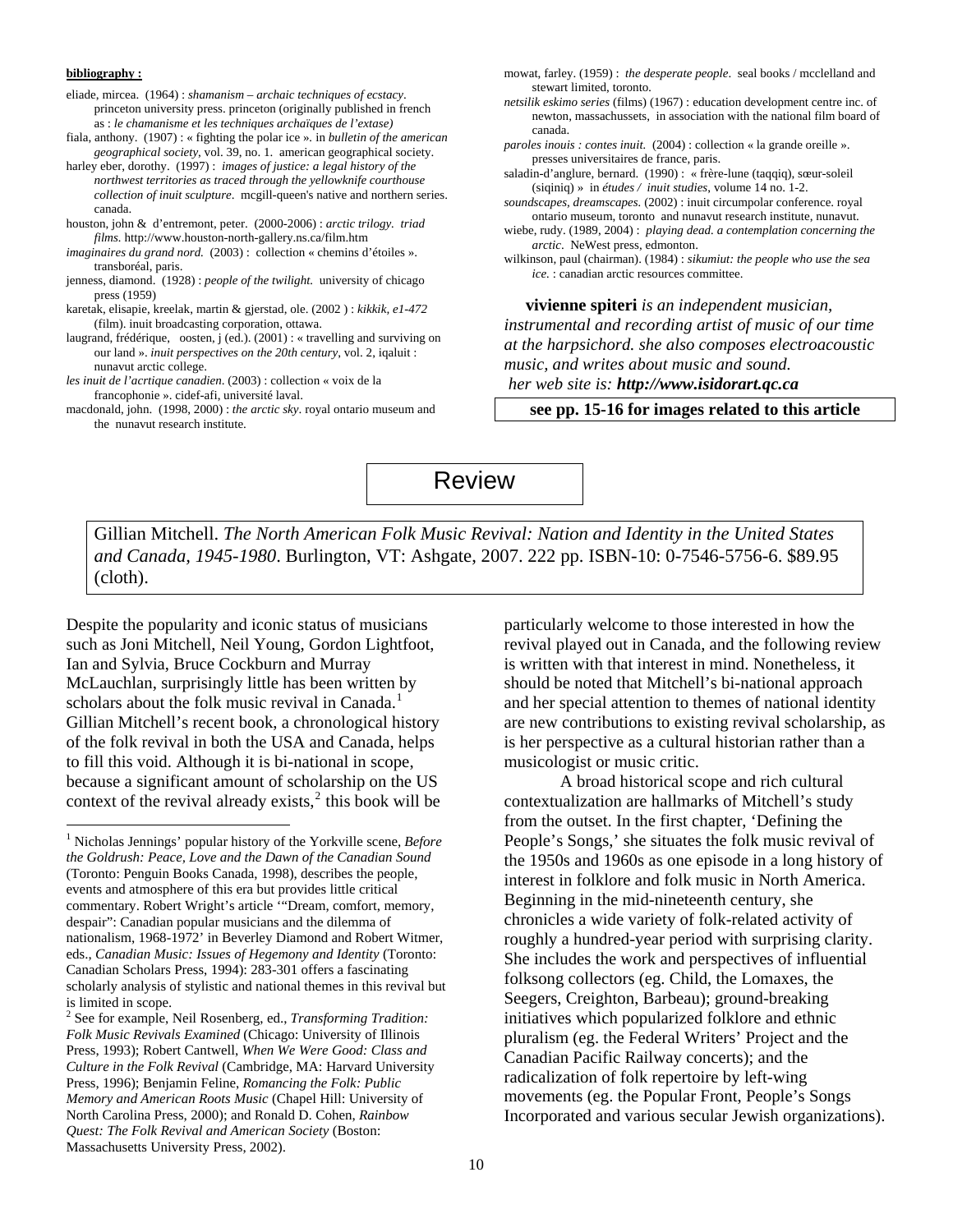Here, as in later chapters, Mitchell's unique approach to the topic is to untangle the ways in which this repertoire was imagined by those interested in it, and especially how it was conceived in relation to national identity. She argues that in both countries a British-centric understanding of folklore was eventually replaced in the first decades of the twentieth century by a fascination with local folk cultures and a celebration of ethnic diversity and pluralism. How and when this shift took place and which non-British cultures were given attention in each country provide an interesting juxtaposition and demonstrate clearly that 'folk' and 'nation' are constructed concepts: in the USA, white and black working-class cultures of the south and west were understood as the nation's 'folk,' versus Quebecois, Native and various European immigrant cultures in Canada. This chapter of the book is heavily weighted to the American side of the story, and its Canadian perspective could be elaborated substantially. Nonetheless, her comprehensive introduction to revival history is succinct and engaging.

The boom years of the revival are scrutinized in the second chapter, which spans the period from the Kingston Trio's commercial hit 'Tom Dooley' in 1958 to Dylan's controversial 'electric' performance at the Newport Folk Festival in 1965. Canadian perspectives are much more in evidence in this chapter. Indeed, one of the more interesting discussions considers the extent to which the Canadian revival was merely derivative of American trends. She rejects the false dichotomy that Canadian revivalists need to be understood as either copycats of their American counterparts or as architects of a unique new 'Canadian sound' and suggests instead that the Canadian revival was certainly heavily indebted to the American revival but also drew on unique local scenes and a complex array of both commercial and traditional influences. The background provided in the first chapter, which elucidates some of these unique local and traditional resources, helps to make this argument convincing.

As her chapter title, 'Visions of Diversity: Cultural Pluralism and the "Great Boom" of the Folk Revival,' suggests, a running theme in her account of the revival's heyday is the value it placed on multiplicity and pluralism as markers of authenticity. Mitchell's unpacking of the revival's history through this lens brings a fresh and engaging perspective on the topic. As she compellingly argues, this interest in diversity led revivalists of this period to conceive of folk music in North American (rather than national) terms, seeing it as a manifestation, in the words of Pete Seeger, of a 'rainbow-patterned' continent (68). It also helps explain the success of the main avenues of folk revival activity – coffee houses, folk festivals, and revival magazines – which allowed for a wide variety

of styles and degrees of proficiency. And finally, it is crucial to understanding why white, middle-class, urban and suburban youth were drawn to the movement in both countries, since folk music's eclecticism offered a sense of authenticity and nonconformity that many of them craved. By tracing these sociological aspects in both Canada and the USA, Mitchell's history offers a welcome counterpoint to histories that concentrate on star performers and hit songs of one country alone.

'Folk Music and the Community in "The Village"' looks at two of the most famous folk revival neighbourhoods, Greenwich Village and Yorkville. Mitchell adds to existing knowledge of famous personalities and coffee houses of this scene by examining the group identities of the idealistic communities formed in each, which were remarkably similar. Although developed in distinct ways, the two 'villages' emerged in the early 1960s as bohemian cultural centers in which people believed that folk music could help bring about the utopian dreams of equality, peace, and community. (Both declined in the late 1960s when biker gangs, drugs and rock and roll were introduced and folk singers who had found commercial success left to pursue recording careers). Although much of the worldview and behaviour of these communities is well known, Mitchell's account offers both a socio-historical context and a critical perspective often missing from other histories of these neighbourhoods. She points out for example that despite the emphasis on equal opportunity and the central roles being played by black and women performers in the movement, village communities were not as equitable as they imagined. Even as a 'stunning kind of mutual self discovery' was brought about between black performers and white audiences, black musicians were still often viewed in romanticized terms as oppressed but noble master musicians (123). And while women achieved an unprecedented level of popularity and success as performers, they were frequently evaluated in terms of their looks, behaviour and sexuality in a community in which 'cultural freedom was very much defined by male villagers' (125).

One of the more fascinating insights of Mitchell's bi-national study is her juxtaposition of the different conceptions of the relationship between folk music and nationalism in Canada versus the USA in the late 60s, a contrast she clarifies in the fourth chapter, 'The Post-Revival Folk: Canadian Dreams and American Nightmares in the Late 1960s and 1970s.' According to her analysis, in the optimistic climate of Centennial celebrations and in the wake of the success stories of artists such as Mitchell, Young, Lightfoot and others, folk music began to be understood by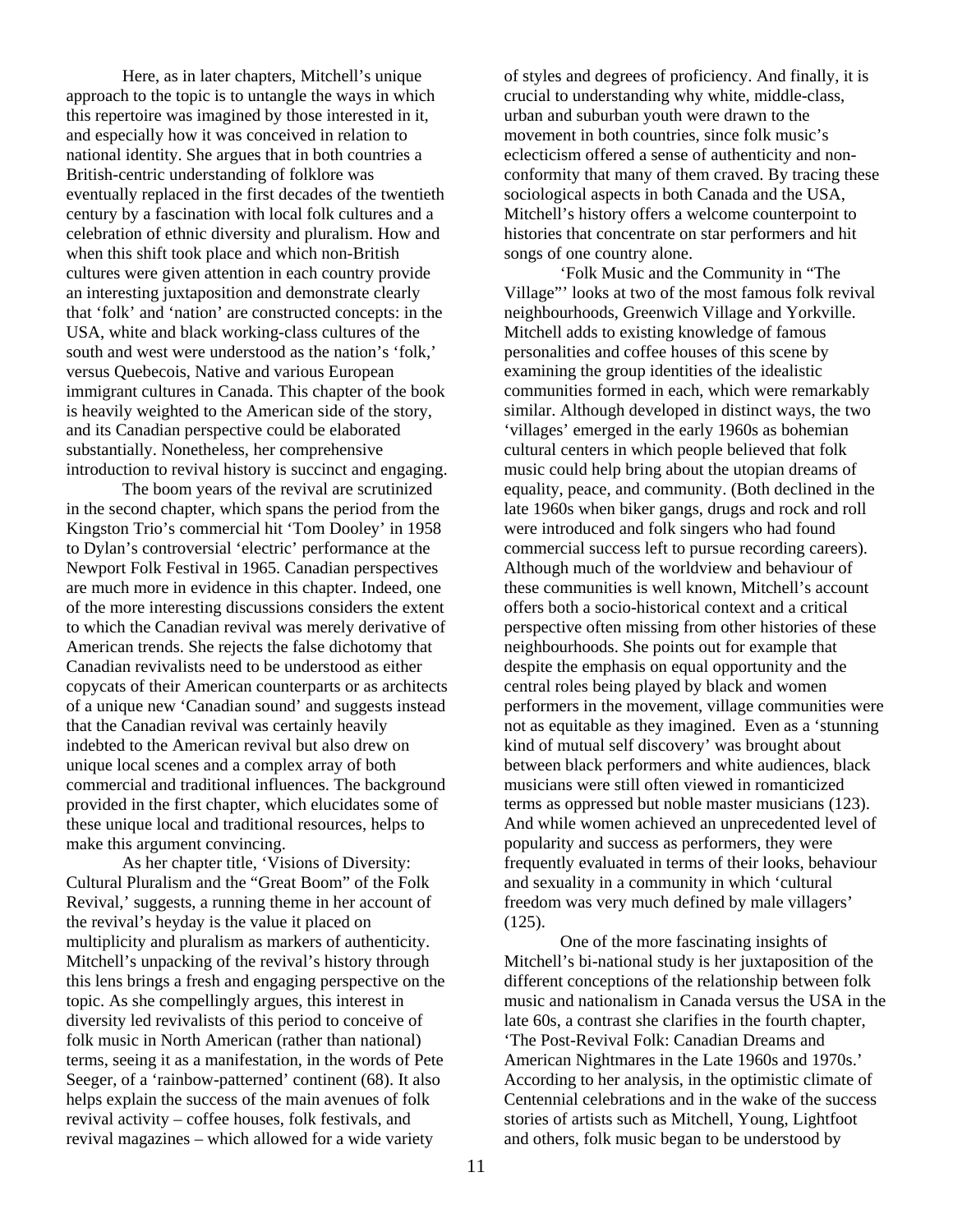Canadian journalists and fans (if not the artists themselves) as a uniquely Canadian genre, and the work of Canadian folk artists as having a uniquely 'Canadian sound.' Conversely, the tumultuous political atmosphere of the late 1960s in the USA resulted in deep pessimism and disillusionment that made the idealism of the folk revival seem naïve and irrelevant, and pushed many musicians to more personal (rather than political) lyrics, to experiment with newer emerging rock styles, and retreat both from folk music and discussions of nationalism. While many of the ideas she presents about the US side of this story have been given elsewhere, the 'Canadianization' of folk music in Canada during this era has received surprisingly little scholarly attention.<sup>[3](#page-11-0)</sup> Her critical analysis of the development of a nationalist discourse, which described a unique "Canadian sound" as gentle, acoustic, folk-based, and concerned with themes of nature, is both convincing and fascinating, and goes a long way toward explaining how folk music grew to have a special place in the Canadian cultural identity after the late 1960s.

The final chapter, 'Folk Since the 1970s: Diversity and Insularity,' rounds out the history of the folk revival by considering how in the 1970s the hodge-podge eclecticism of the boom era shifted towards revivals of specific distinct traditions, such as Irish, Klezmer, and Maritime music. Although this chapter is once again heavily weighted to US content (giving a paltry three-sentence synopsis of the 'gloom and anxiety' of this decade in Canadian history), she provides a credible argument that these trends in folk music were related to the escapism and self-reflection of the 1970s, and that interest in individual traditions in the 1970s paved the way for the world music industry of the late 1980s and beyond. Curiously, the theme of national identity, which is carefully woven throughout her history, is suddenly dropped in this last chapter. This is a shame – an analysis of the extent to which, for example, Klezmer music was conceived in US terms or Maritime music in Canadian terms would have been a fitting and potentially interesting end to the book.

On the whole I am impressed at the breadth of the history offered in *The North American Folk Music Revival* and I am convinced by her arguments. I am disappointed however that her history does not include a more thorough account of the contributions of Jewish and/or left-wing groups in Canada to this revival generally and to constructions of national identity in folk music particularly.<sup>[4](#page-11-1)</sup> Most notably, in the 1950s,

<span id="page-11-2"></span> $\overline{a}$ 

musical groups affiliated with the United Jewish People's Order (UJPO) argued that the pluralistic programming of folk music (common in both countries during that era) was a reflection of Canada's diverse multi-ethnic culture, and as such uniquely Canadian. In contrast to later nationalist discourse, this construction of nationalism focused on multicultural programming rather than on a particular timbre, style or subject matter and was articulated long before the heady nationalism of the late 1960s.<sup>[5](#page-11-2)</sup> Most of the musical groups affiliated with the UJPO (Toronto Jewish Folk Choir, UJPO Folk Singers) remained relatively unknown, but The Travellers, whose roots were also in this organization, achieved national recognition. Their iconic Canadian version of 'This Land is Your Land' and their enthusiastic inclusion of Canadian content during the late 1960s, and during their Centennial tour in particular, should have been included in the book's discussion as an illuminating foil for the more famous Yorkville musicians who turned to more personal writing in the late 1960s and shied away from nationalistic labels.

Generally speaking, Mitchell's history is wellwritten and engaging, although the book's origins as a doctoral thesis<sup> $\overline{6}$  $\overline{6}$  $\overline{6}$ </sup> are obvious in the dry introduction, which lays out the themes and terms of her study and offers a review of the literature in the field, and in her propensity to repeat main points at the beginning, middle, and end of subject headings. The book will be useful to anyone interested in North American folk music, but especially to those who are already familiar with the names, places and songs of the revival and are interested in a cultural historian's take on the topic. It also would work particularly well as a text for those teaching a course on folk or popular music who are interested in including Canadian material.

> *Benita Wolters-Fredlund Calvin College, Grand Rapids, Michigan*

<span id="page-11-3"></span><span id="page-11-1"></span><span id="page-11-0"></span><sup>&</sup>lt;sup>3</sup> Robert Wright's article is a notable exception (see n. 1).<br><sup>4</sup> In his five next CBC radio decumentary, 'The Beaple's N <sup>4</sup> In his five-part CBC radio documentary, 'The People's Music,' Gary Cristall describes the important contribution of Jewish and left-wing organizations to the development of folk music in English-speaking Canada. See especially the second episode, 'The

Genre Comes of Age' (originally broadcast 13 July 2008) which argues that Fagel Gartner's UJPO Folk Singers were a pivotal influence to Canada's revival.

<sup>5</sup> Benita Wolters-Fredlund, *"We Shall Go Forward with our Songs into the Fight for Better Life:" Identity and Musical Meaning in the History of the Toronto Jewish Folk Choir, 1925-1959* (Ph.D. diss., University of Toronto, 2004), 113-25.

<sup>6</sup> *The Nation and National Identity in the Folk Music Revival Movement of Canada and the United States from 1945 to 1980* (Ph.D. diss., University of Toronto, 2004).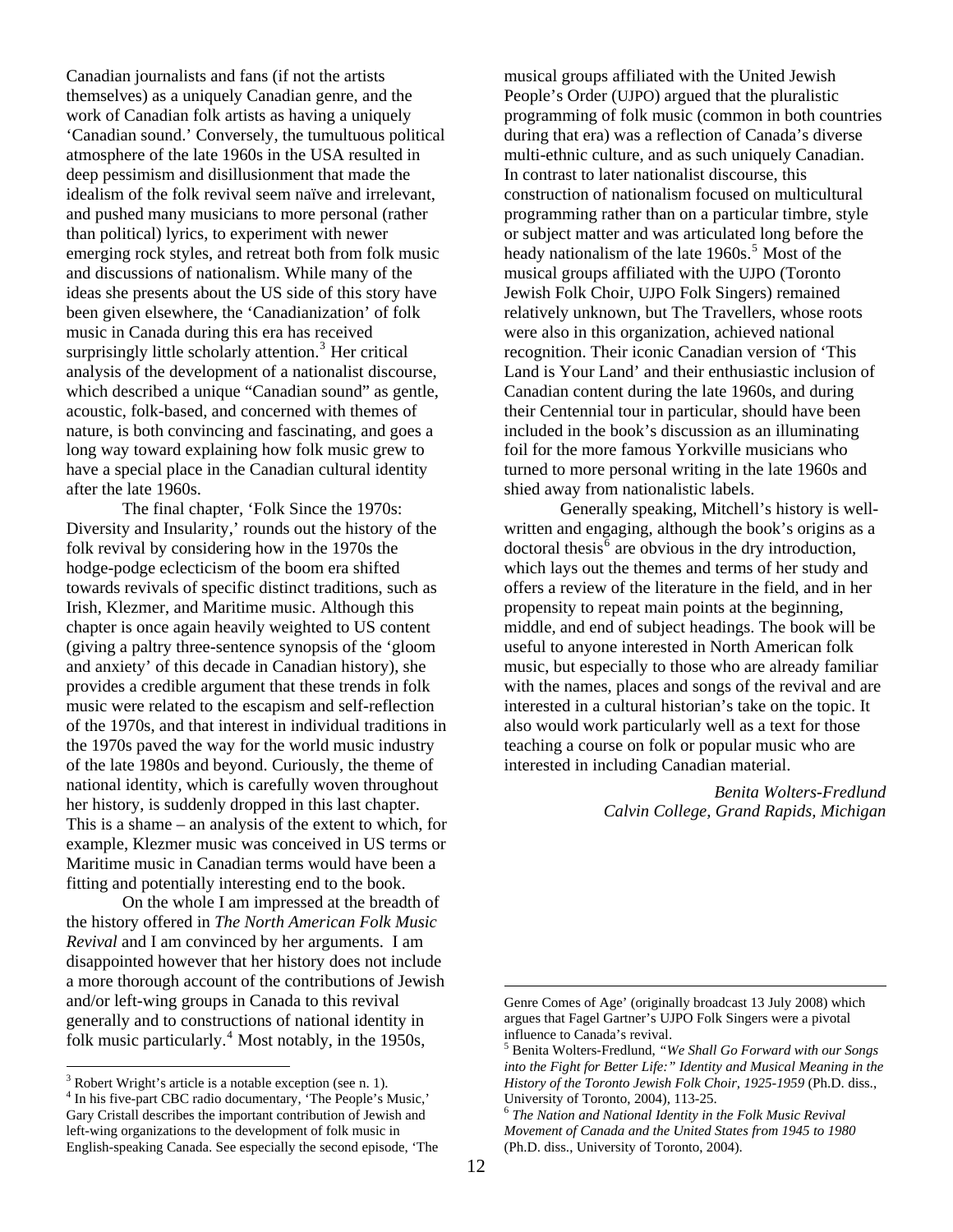### **Roma McMillan**

(b. Lachine, QC 5 July 1911; d. Ottawa 4 July 2007)

The Canadian fiddler Roma McMillan (née Clarke) suffered a stroke and died one day shy of her 96th birthday. Beginning at the age of seven, she studied classical violin and piano, leading to a relatively short stint as a second violinist in the Montreal Philharmonic Orchestra 1929-35. Her departure as a newlywed for Elma, Ontario in 1935 marked a turning point, as her husband suggested that she pursue a musical style more accessible to her new community. Thus she began a career as one of Canada's premier fiddlers.

 After taking up traditional music, McMillan would earn (beginning in the 1960s) over 175 prizes in the next 40 years, including Most Entertaining Fiddler at the Canadian Open Championships in 1988 and a Canadian Grandmasters Fiddle Championship lifetime award. She was inducted into the North American Fiddlers Hall of Fame (1984), the New York Fiddlers Hall of Fame, and the Ottawa Valley Country Music Hall of Fame (2003). Into her 90s, McMillan continued to perform at prestigious events such as a 2001 concert for the then-Governor-General Adrienne Clarkson, and in 2003 she made an appearance on *The Tonight Show with Jay Leno*. *Vincent Spilchuk* 

#### **Oskar Morawetz**

(b. Svetla, Czechoslovakia 17 Jan. 1917; d. Toronto 13 June 2007)

Renowned Canadian composer Oskar Morawetz died in Toronto at the age of 90. Morawetz fled the Nazi occupation of Europe in 1940 and came to Canada where he studied piano at the University of Toronto. He taught at the Royal Conservatory of Music and at University of Toronto, but it was as a composer that Morawetz would garner his critical acclaim.

 Oft-cited for his lyricism, energetic rhythm and novel exploration of instrumental colour, Morawetz, in his fifty-plus years as composer, completed over 100 orchestral and chamber works, and earned numerous awards including two Junos for classical music, and the 1966 Critics Award in Cava dei Trirena, Italy. His accessible, Romantic approach supported his penchant for themes involving past and contemporary tragedy, most poignantly expressed in works such as *Memorial to Martin Luther King* for cello and orchestra (1968, shortly after the civil rights leader's assassination), *From the Diary of Anne Frank* (1970, based on the famous diaries of the Jewish girl in Nazi-occupied Holland), and *Prayer for Freedom* (1994, based on the anti-slavery poems of Frances E.W. Harper).

 Many of Morawetz's works have become standard repertoire internationally, with performances by over 130 orchestras and acclaimed soloists such as Yo-Yo Ma, Glenn Gould, and Ben Heppner. In 1984 the CBC released a seven-disc anthology of his output.

 Morawetz received some of Canada's highest awards for his work as composer and he was the first composer to receive the Order of Ontario in 1987. He also received the Order of Canada in 1989, an honorary diploma from the Royal Conservatory of Music in 1998, and the Queen's Jubilee Medal in 2002. His daughter Claudia said of her late father, 'We also remember his generosity towards others, his love of hearing and telling a good joke, and his endearing absent-mindedness.'

A memorial concert was held at Walter Hall in Toronto on 28 June 2007 with performances of works by Morawetz and spoken tributes from Anton Kuerti, Jan Matejcek, and Claudia Morawetz. Links to the CBC recording of this event, together with comprehensive information about the composer's life and music, is available at www.oskarmorawetz.com. *V.S.* 

#### **Douglas Brian Riley**

(b. Toronto 12 April 1945; d. Calgary 27 Aug. 2007)

Doug Riley, affectionately known as 'Dr. Music,' died of a heart attack at the age of 62 while departing Calgary airport after headlining the Calgary Jazz & Blues festival. The prolific composer, arranger and keyboardist began taking lessons as a child at Toronto's Royal Conservatory of Music, later earning a Bachelor of Music in composition from the University of Toronto. While preparing to embark on a Master's degree in composition and ethnomusicology (his interest in First Nations music, particularly of the Iroquois, would be expressed in his later recordings), Riley's moonlighting as R&B keyboardist in Toronto nightclubs led to his working with the legendary Ray Charles, appearing as arranger and second keyboardist in his 1968 LP *Doing His Thing*.

 Riley would go on to establish himself as a pillar of the Toronto music community, performing, writing and arranging music for classical, jazz, blues, R&B, and commercial settings. Through the 1960s and 1970s, he wrote over 2,000 commercial jingles and was involved in musical production for numerous television shows. His own 16-piece vocal/instrumental group Doctor Music had a string of top-20 hits through the same time period, and his considerable musical influence and personality led to his acquiring of the band's moniker as his own.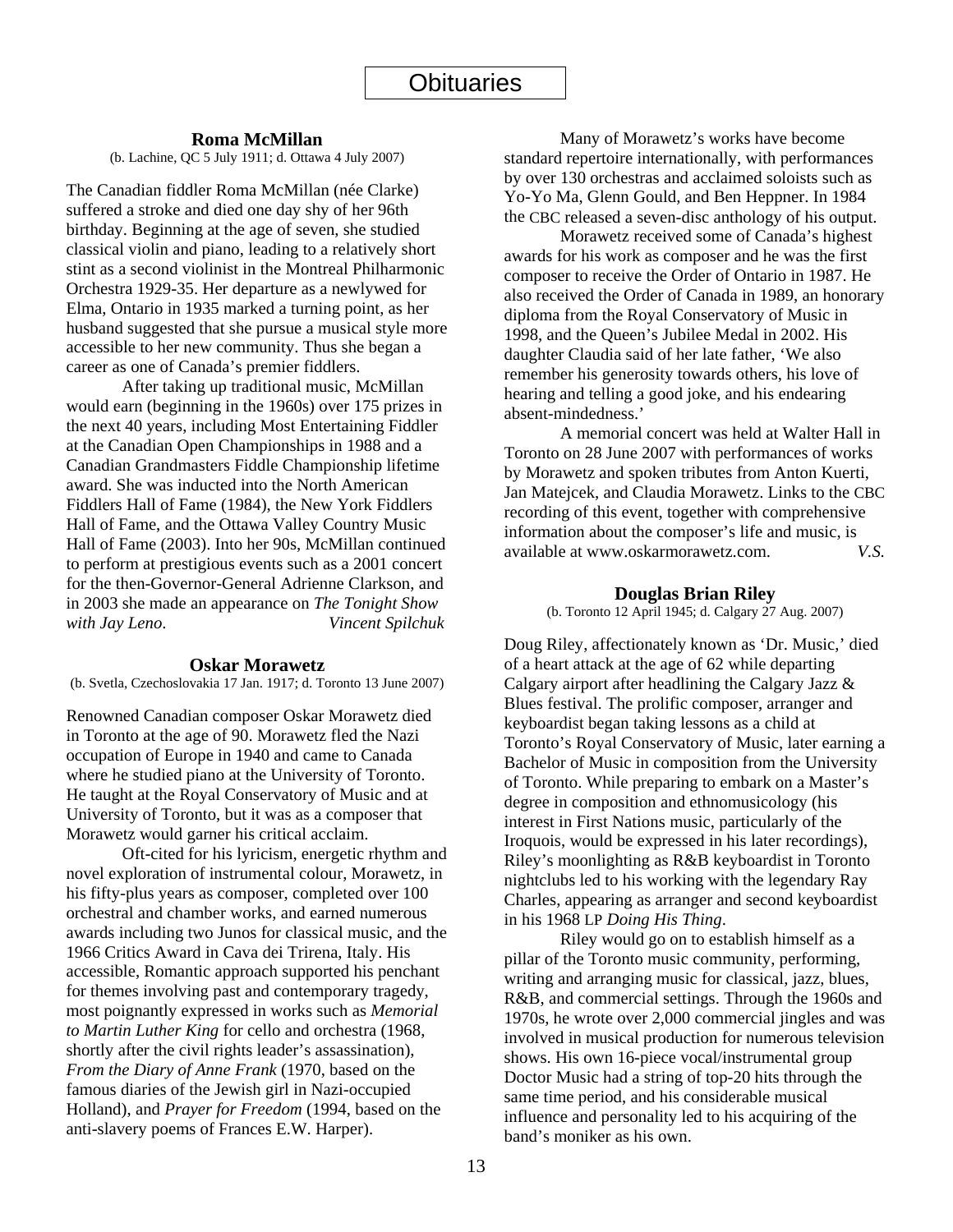While writing pop, jazz, and commercial music, Riley also composed three ballets for the National Ballet, a double concerto for flute and string quartet (for Moe Koffman), and a piano concerto for Mario Bernardi's retirement from the National Arts Centre Orchestra, among other works. The tenor Placido Domingo commissioned an arrangement of Tchaikovsky's *None But the Lonely Heart* from Riley and recorded it with the London Symphony Orchestra.

 Other notable collaborators include Ringo Starr, Anne Murray, David Clayton Thomas, Bob Seger, the Brecker Brothers, Gordon Lightfoot, Ofra Harnoy, and many others. He was loved and admired by such luminaries as jazz keyboard legend Herbie Hancock and Paul Shaffer, musical director of television's *Late Show with David Letterman*.

 Riley established the PEI Jazz Festival in the 1990s, was named jazz organist of the year from the annual Jazz Report Awards continuously from 1993 to 2000, and was awarded the Order of Canada in 2004. *V.S.*

#### **Gerhard Joseph Wuensch**

(b. Vienna or Klosterneuburg, Austria 23 Dec. 1925; d. London, ON 8 June 2007)

The composer, pianist, musicologist and educator Gerhard Wuensch died at the age of 81. He studied piano as a child, but since he was one-quarter Jewish finished his studies at home after the 1938 *Anschluss*; nevertheless he was drafted into the German army in World War II, and spent most of his service in Denmark, after which he was briefly taken as prisoner of war by the Russian army.

 After the war Wuensch obtained his Ph.D. in musicology (completing his dissertation on the German composer Max Reger at the University of Vienna in 1950) and diplomas in piano and composition (from the Academy of Music in Vienna, 1952), and spent a few years as a freelance pianist and composer for the Austrian radio network. On a Fullbright scholarship he moved to Austin in 1954 for post-doctoral studies with Paul Pisk and Kent Kennan at the University of Texas. From there Wuensch began a long and prolific teaching career, working at Butler University, Indianapolis (1956-63), University of Toronto (1964-9), University of Calgary (1969-73), and finally the University of Western Ontario (1973-91) where he acted as chairman of the theory and composition department 1973-6. He also won a Canada Council research fellowship in 1972 for work on his book on Reger, later published in 1989, entitled *Max Reger (1873-1916): A Second Look*.

 As a composer Wuensch was much lauded for his varied and prolific output, generally considered a 'practical eclectic' for his reflective and commentative works. During his time in the USA he composed two ballets for Butler University's ballet department, and won the Benjamin Prize for his 1956 *Nocturne* (which was performed by the North Carolina Symphony Orchestra) and the first prize at the Syracuse Fine Arts Festival for his brass quartet *Mosaic*.

 In 1964 he moved to Canada to teach at the University of Toronto, and soon after he was preparing a CBC radio series on Schoenberg, Berg and Webern. Wuensch began composing for the accordionist Joe Macerollo, including *Alberta Set* and *Prelude, Aria and Fugue* (1971), contributing greatly to modern accordion repertoire. He composed for piano, chamber groups, orchestra, band, soloist and orchestra, and chorus; one of his grandest was the *Laus Sapientiae* for orchestra, brass group, several choirs, three soloists, and organ, broadcast in celebration of the University of Western Ontario's Centennial Anniversary in 1978.

 After his retirement from UWO in 1991, Wuensch continued to compose, and his works *Nice People* (1991), *Pygmalion* (1995) and *Scherzino* (1996) were all premiered in London, Ontario. His *Psalm 150* for baritone, brass, choir and organ (1992) was written for the 400th anniversary of the installation of an organ at the Monastery of Upper Waldhausen, Austria. He composed many pedagogical piano pieces for children. Wuensch was an associate of the Canadian Music Centre, the Canadian League of Composers, and the Composers, Authors and Publishers Association of Canada. *V.S.*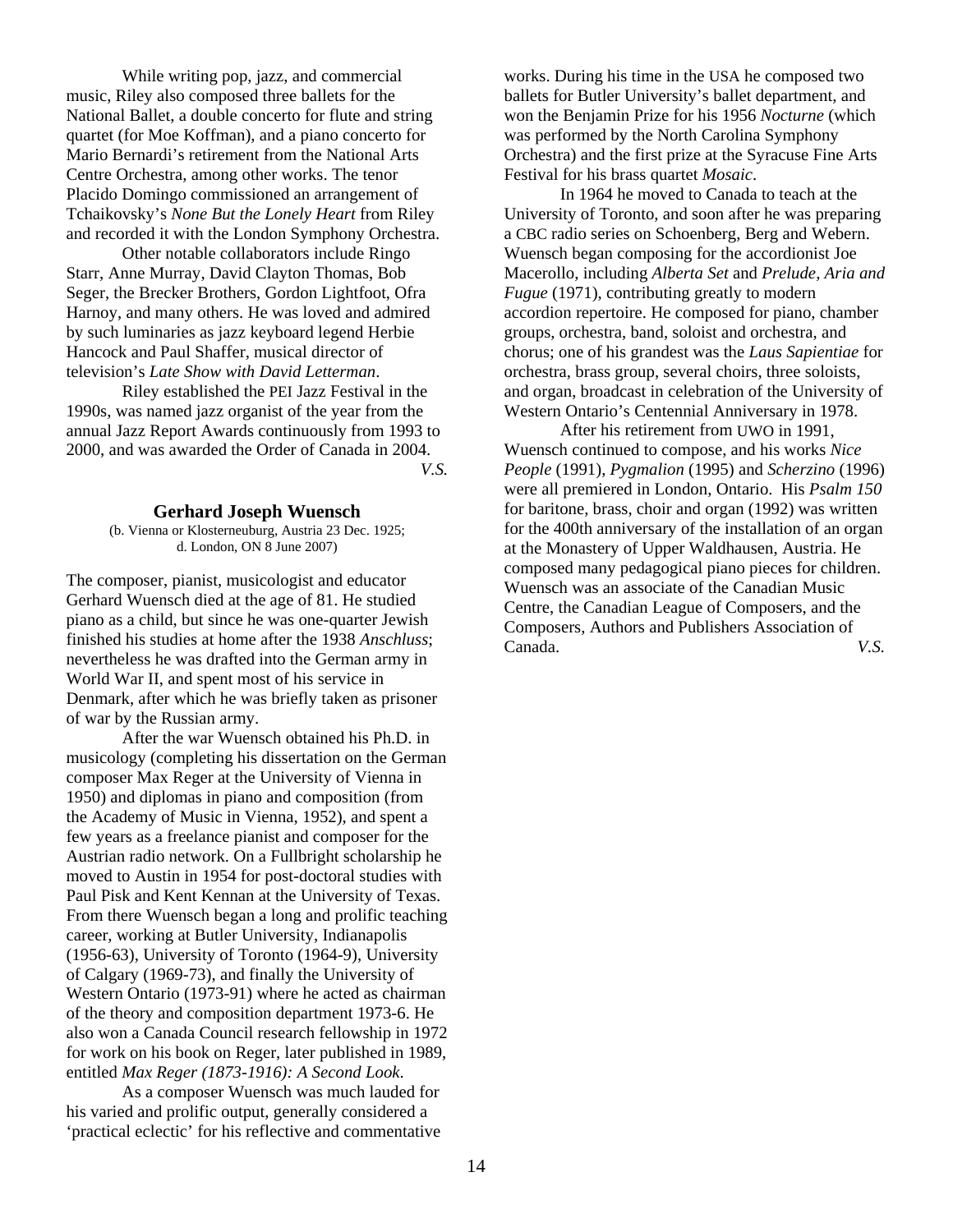# **images for** *snowSongs*

*figures 1 to 4 are reproduced here courtesy of gord billard, drama teacher at qitikliq secondary school, arviat.*



Figure 1: team members from left to right : gord billard (drama teacher), evano aggark (student), vivienne spiteri (sound), patrick pingushat (student), albert napayok (student), michael angalik (camera). missing from photo, students jordan konek, darren eetak, veronica kidlapik



Figure 2: the bombardier vehicle